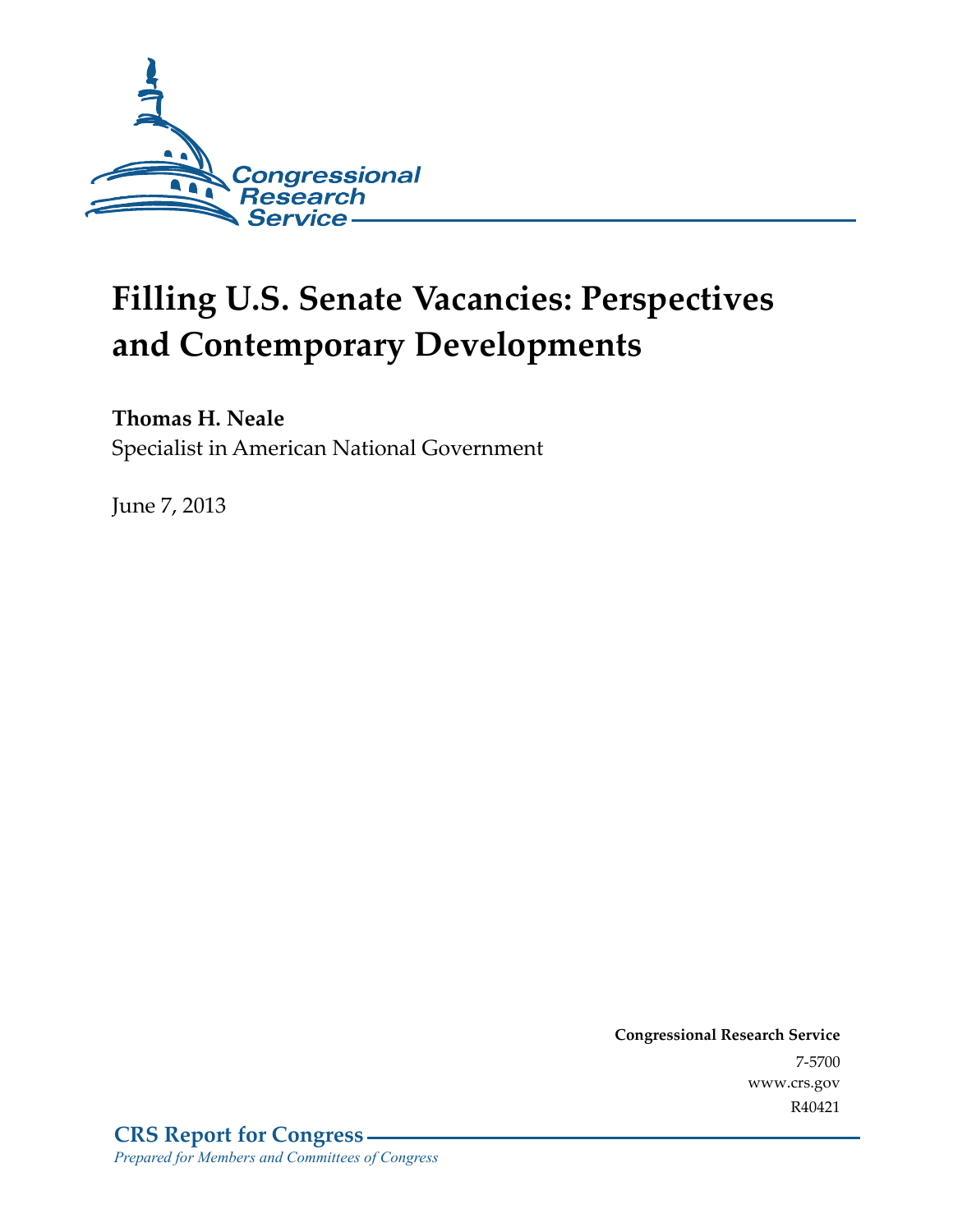## **Summary**

United States Senators serve a term of six years. Vacancies occur when an incumbent Senator leaves office prematurely for any reason; they may be caused by death or resignation of the incumbent, by expulsion or declination (refusal to serve), or by refusal of the Senate to seat a Senator-elect or -designate.

This report provides information on current vacancies in the Senate, the constitutional origins of the Senate vacancy clause, the appointment process by which most vacancies are filled, and related contemporary issues. It will be revised and updated to reflect current developments in vacancies, appointments, and special elections.

Since December, 2012 four vacancies have occurred in the Senate. Two resulted from the deaths of incumbent Senators, and in the other instances, two incumbent Senators resigned. Three of these vacancies have been filled by temporary appointed Senators who will serve until special elections are held. In the fourth instance, the appointment of a temporary Senator has been announced. The details of each instance are provided below in reverse chronological order.

Senator Frank R. Lautenberg, of New Jersey, died June 3, 2013. New Jersey Governor Chris Christie set a special primary election for August 13, and a general election for October 16. On June 6, the governor announced his appointment of New Jersey Attorney General Jeffrey S. Chiesa to fill the vacancy and serve until the special election. The winner of the special election will serve for the balance of the term, which expires in 2015.

On February 1, 2013, Senator John F. Kerry resigned from the Senate to assume the office of Secretary of State. On January 30, Massachusetts Governor Deval Patrick had announced the appointment of William (Mo) Cowan, to serve until the special election, which was scheduled for June 25. Senator Cowan was sworn in on February 7. The vacancy will be filled by expedited special election procedures enacted in connection with the 2009 death of Senator Edward M. Kennedy. The winner of the special election will serve for the balance of the term, which expires in 2015.

Senator Jim DeMint, of South Carolina, resigned on January 1, 2013, to assume the presidency of The Heritage Foundation. South Carolina Governor Nikki Haley appointed Representative Tim Scott to serve in his place until the vacancy is filled by a special election in 2014. Senator Scott was sworn in on January 3. The winner of the special election will serve until the term expires in 2016.

Senator Daniel K. Inouye, of Hawaii, who was also President pro tempore of the Senate, died on December 17, 2012. Hawaii Governor Neil Abercrombie appointed Lieutenant Governor Brian E. Schatz to serve in his place until the vacancy is filled by a special election in 2014. Senator Schatz was sworn in on December 27, 2012. The winner of the special election will serve until the term expires in 2016.

The use of temporary appointments to fill Senate vacancies is an original provision of the U.S. Constitution, found in Article I, Section 3, clause 2. The practice was revised in 1913 by the  $17<sup>th</sup>$ Amendment, which substituted direct popular election in place of choice by state legislatures and specifically directed state governors to "issue writs of election to fill such vacancies." The amendment, however, also preserved the appointment option by authorizing state legislatures to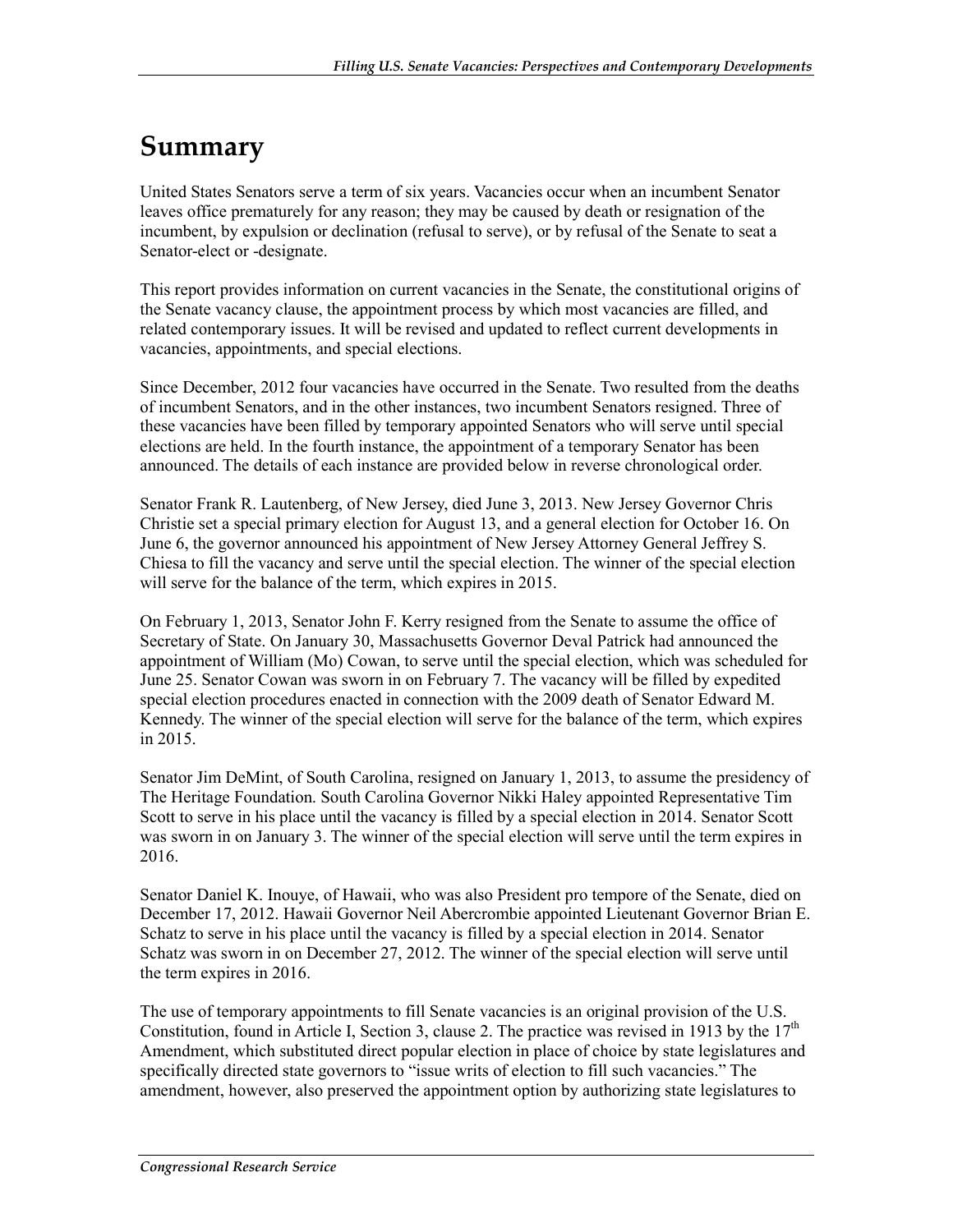"empower the [governor] to make temporary appointments until the people fill the vacancies by election."

Since 1913, most states have empowered their governors to fill Senate vacancies by temporary appointments. Some, however, limit the governor's power: appointed Senators in Arizona must be of the same political party as the prior incumbent, while in Hawaii, Utah, and Wyoming, the governor must choose a replacement from names submitted by the prior incumbent's party. In Connecticut and Oklahoma, the governor may make a temporary appointment in limited circumstances, and Oregon, Rhode Island, and Wisconsin require vacancies to be filled only by special election.

Gubernatorial appointment power to fill vacancies was questioned following the 2008 presidential election, particularly with respect to circumstances surrounding the Illinois Senate vacancy. Two alternative federal reform approaches emerged in the  $111<sup>th</sup>$  Congress: by legislation and a constitutional amendment. In both instances, all Senate vacancies would have been required to be filled by special election. None of the measures introduced reached the floor of either chamber, however, and no comparable legislation has been introduced to date.

In the states, a number of legislative proposals have been introduced since 2009 to eliminate or curtail the governor's power to fill Senate vacancies by appointment. Two states substantially modified their vacancy procedures during this period: Connecticut, which significantly restricted the governor's appointment power in such instances, and Rhode Island, which eliminated it entirely, requiring that all future Senate vacancies be filled by special election.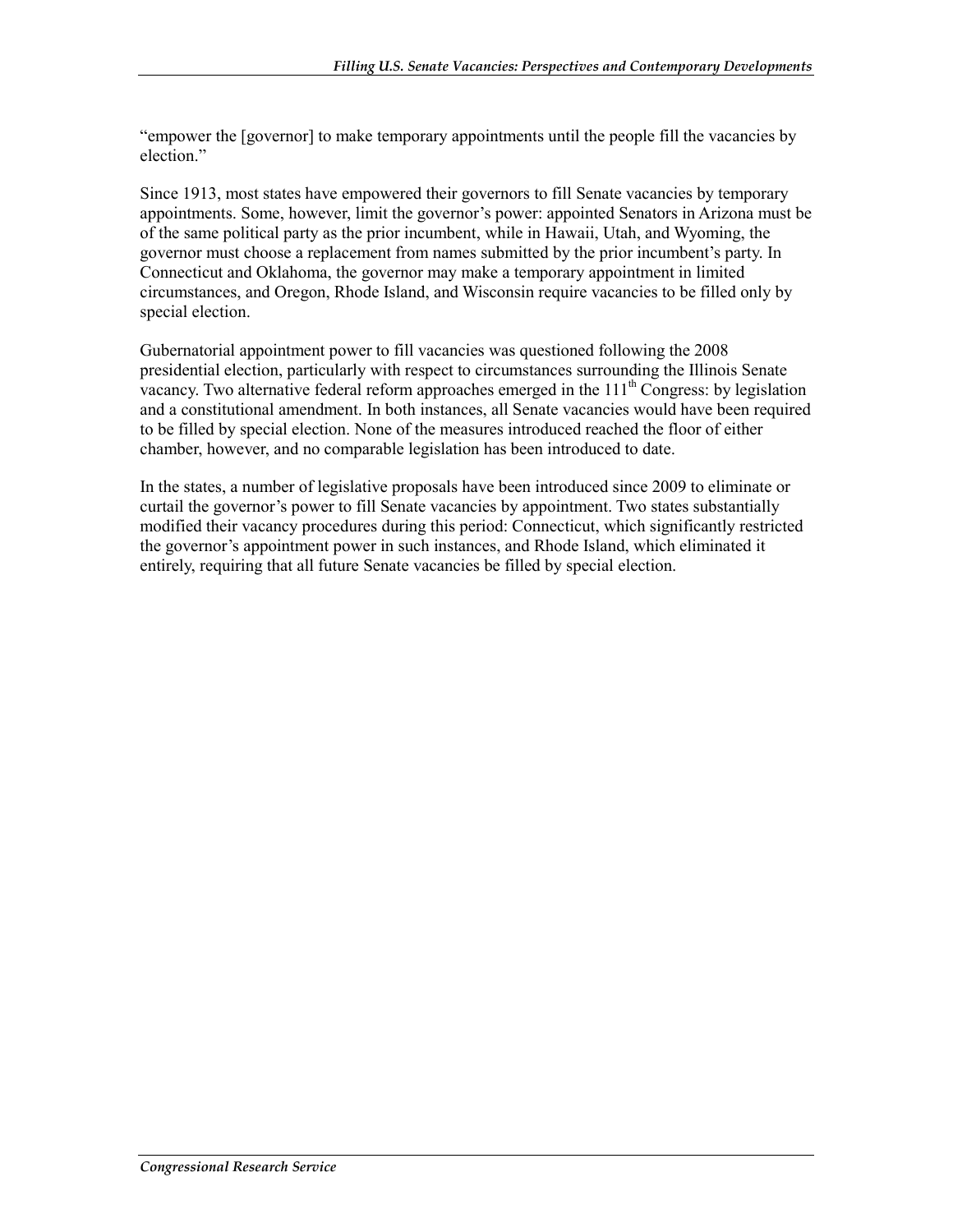## **Contents**

| Legislative Proposal: H.R. 899, The Ethical and Legal Elections for Congressional |  |
|-----------------------------------------------------------------------------------|--|
| Transitions Act.                                                                  |  |
|                                                                                   |  |
|                                                                                   |  |

### **Contacts**

|--|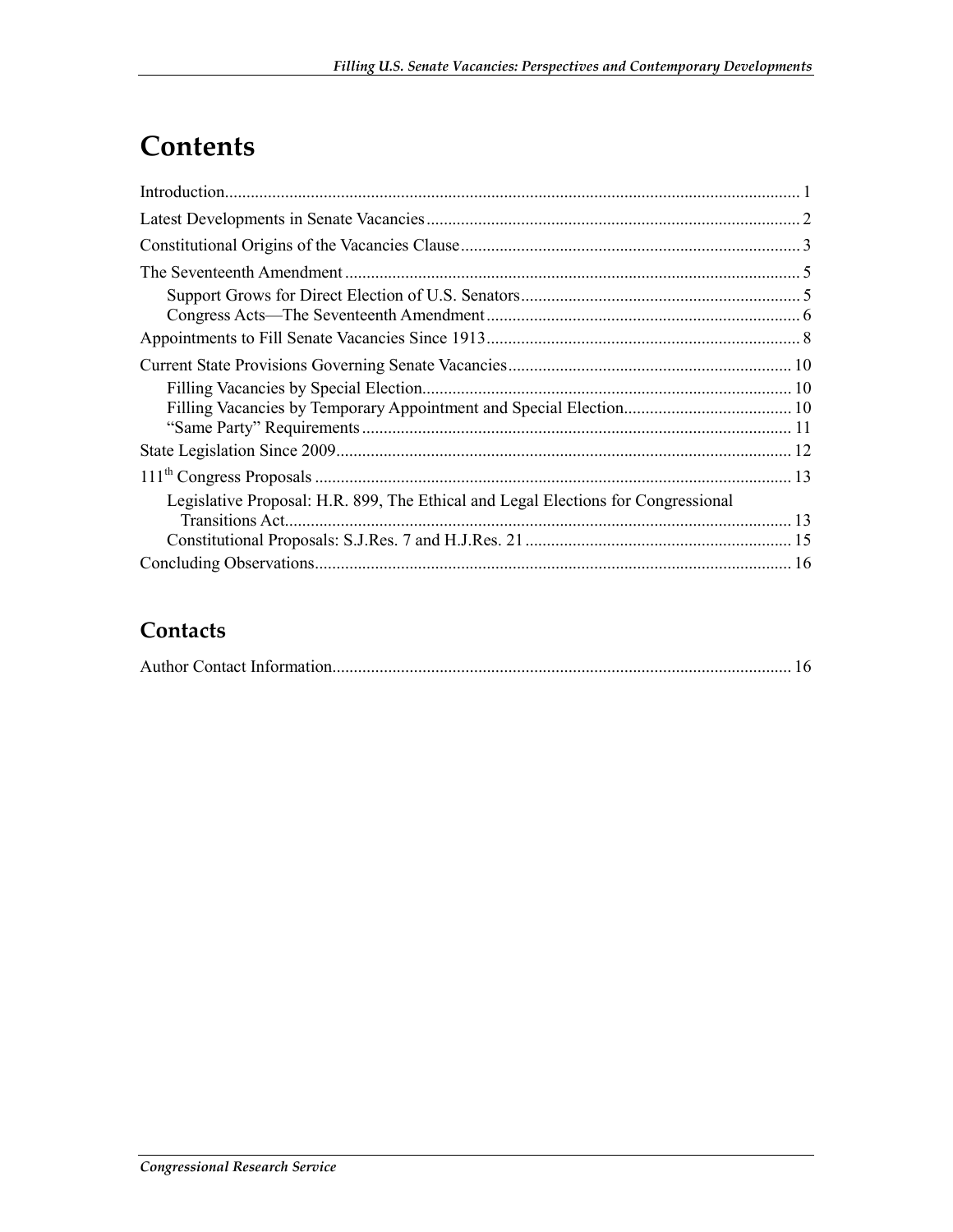## **Introduction**

Throughout the nation's history, the governors of the several states have filled most Senate vacancies by the appointment of interim or temporary Senators, whose terms continued until a special election could be held. Between 1789 and 1913, when the  $17<sup>th</sup>$  Amendment was ratified, the Constitution's original provisions empowered governors to "make temporary Appointments until the next Meeting of the Legislature, which shall then fill such Vacancies."<sup>I</sup> The  $17<sup>th</sup>$ Amendment, which provided for direct election of the Senate, also gave states the option of filling Senate vacancies by election or by temporary gubernatorial appointment:

When vacancies happen in the representation of any State in the Senate, the executive authority of such State shall issue writs of election to fill such vacancies: *Provided,* That the legislature of any State may empower the executive thereof to make temporary appointments until the people fill the vacancies by election as the legislature may direct.<sup>2</sup>

Gubernatorial appointment to fill Senate vacancies has remained the prevailing practice from 1913 until the present day, with the executives of 41 states possessing essentially unrestricted appointment authority, provided the candidate meets constitutional requirements. Of Senate appointments that have occurred since 1913, the vast majority have been filled by temporary appointments, and the practice appears to have aroused little controversy during that 96-year period.

The presidential election of 2008 generated, directly and indirectly, the highest number of Senate vacancies associated with a presidential transition in more than 60 years.<sup>3</sup> The election of incumbent Senators as President and Vice President, combined with subsequent cabinet appointments, resulted in four Senate vacancies, in Colorado, Delaware, Illinois and New York. An additional vacancy occurred in Massachusetts in 2009 and was followed by a highly publicized special election process. Controversies surrounding the replacement process, particularly in Illinois, drew scrutiny and criticism of both the particular circumstances, and the temporary appointment process itself, leading to unsuccessful proposals to require all Senate vacancies to be filled by special elections.

In contrast with 2008, although three Senate vacancies occurred within a few weeks in late 2012 and early 2013, they have generated little controversy at the time of this writing.

This report reviews the constitutional origins of the appointments provision and its incorporation in the  $17<sup>th</sup>$  Amendment. It also examines and analyzes contemporary developments, including the disposition of recent vacancies and proposals to eliminate or restrict gubernatorial power to name temporary Senators.

<sup>&</sup>lt;sup>1</sup> U.S. Constitution, Article I, Section 3, clause 2.

<sup>&</sup>lt;sup>2</sup> U.S. Constitution, Amendment 17, clause 2.

<sup>&</sup>lt;sup>3</sup> The most recent comparable event occurred following the presidential election of 1992, when Senator Al Gore, Jr., resigned after his election as Vice President, and Texas Senator Lloyd M. Bentsen, Jr., resigned to accept the position of Secretary of the Treasury.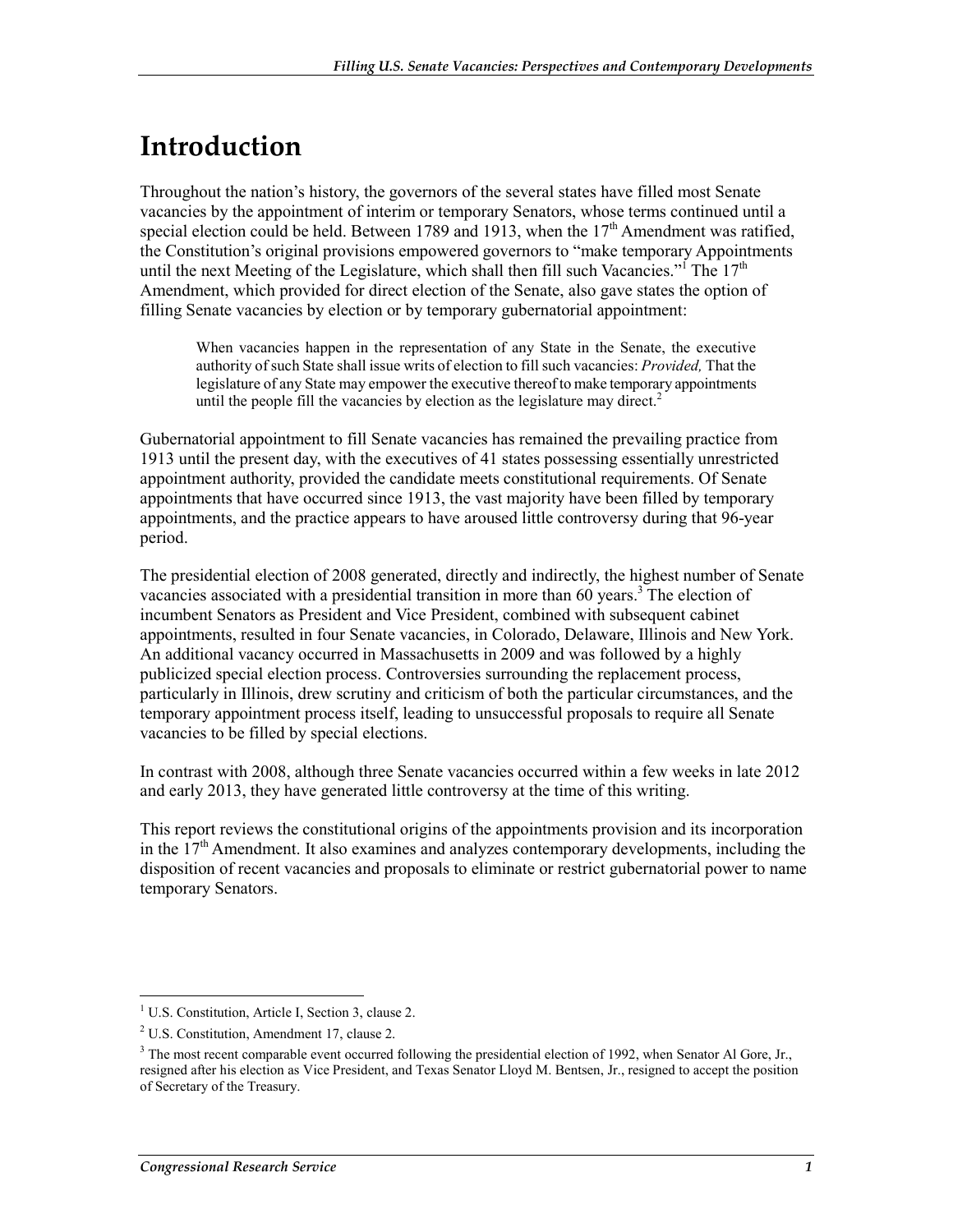### **Latest Developments in Senate Vacancies**

Two Senate vacancies occurred late in the  $112<sup>th</sup>$  Congress, due to the death of Senator Daniel K. Inouye of Hawaii, and the resignation of Senator Jim DeMint of South Carolina. Two more have occurred to date  $113<sup>th</sup>$  Congress, due to the resignation of Massachusetts Senator John F. Kerry and the death of New Jersey Senator Frank R. Lautenberg. Detailed information on these vacancies follows below in reverse chronological order.

On June 3, 2013, Senator Frank R. Lautenberg, of New Jersey, died. Senator Lautenberg had previously announced his intention to retire at the end of his present term. The New Jersey Statutes Annotated vests the governor with authority to make temporary appointments to fill Senate vacancies, with the appointed incumbent serving until a general or special election.<sup>4</sup> On June 4, Governor Chris Christie announced he would call a special primary election, to be held August 13, 2013, and a special general election, to be held October 16, 18 days before the regularly scheduled general election. On June 6, the governor announced his appointment of New Jersey Attorney General Jeffrey S. Chiesa to fill the vacancy and serve until the special election. The winner of the special election will serve the balance of the term, which expires in  $2015$ .<sup>5</sup>

On December 21, 2012, President Barack H. Obama announced his nomination of Senator John F. Kerry, of Massachusetts, for the position of Secretary of State.<sup>6</sup> Senator Kerry's nomination was confirmed by the Senate on January 29, 2013,<sup>7</sup> after which he announced his resignation, effective at 4 PM, February 1.<sup>8</sup> Secretary Kerry was sworn in on that day by Supreme Court Associate Justice Elena Kagan at a private ceremony held in the Capitol.<sup>9</sup>

On January 30, Massachusetts Governor Deval Patrick announced the appointment of William (Mo) Cowan, who will serve until the special election, as interim Senator.<sup>10</sup> Under Massachusetts law, a special election to fill the seat for the balance of the term must be held between 145 and 160 days following the original vacancy. On January 28, 2013, Massachusetts Secretary of State William F. Galvin announced that a special primary election would be held on April 30, with the special general election to follow on June  $2\bar{5}^{11}$ . The winner of this election will serve the balance

<u>.</u>

<sup>4</sup> New Jersey Permanent Statues Data Base, §19:3-26, at http://lis.njleg.state.nj.us/cgi-bin/om\_isapi.dll?clientID= 27991379&Depth=2&depth=2&expandheadings=on&headingswithhits=on&hitsperheading=on&infobase= statutes.nfo&record={92DC}&softpage=Doc\_Frame\_PG42.

<sup>5</sup> Mark Santora and Kate Zernicke, "Attorney General of New Jersey is Names Interim Senator," *New York Times*, June 6, 2013, at http://www.nytimes.com/2013/06/07/nyregion/in-new-jersey-scrambling-to-vie-for-a-senate-seat.html?ref= frankrlautenberg.

<sup>6</sup> Paul Richter, "Obama Nominates John Kerry to Be Next Secretary of State," *Los Angeles Times*, December 21, 2012, at http://www.latimes.com/news/politics/la-pn-john-kerry-state-20121221,0,3517149.story.

<sup>7</sup> Michael R. Gordon, "Kerry Sails Through the Senate as Secretary of State," *New York Times*, January 29, 2013, at http://www.nytimes.com/2013/01/30/us/politics/senate-panel-approves-kerry-for-secretary-of-state.html.

<sup>8</sup> Letter from Senator John F. Kerry to Governor Deval L. Patrick, January 29, 2013, at http://images.politico.com/ global/2013/01/29/document.html.

<sup>9</sup> "Kerry Sworn In As Secretary of State," CBS News, February 1, 2013, at http://www.cbsnews.com/8301-250\_162- 57567259/john-kerry-sworn-in-as-secretary-of-state/.

<sup>&</sup>lt;sup>10</sup> Katharine Q. Seelye, "Governor Appoints Ex-Aide to Fill Kerry's Seat," New York Times, January 30, 2013, at http://www.nytimes.com/2013/01/31/us/politics/boston-lawyer-chosen-for-kerrys-senate-seat.html.

<sup>&</sup>lt;sup>11</sup> Frank Phillips, "Secretary of State to Set Senate Special Election Date of June 25," Boston Globe, Boston.com, January 28, 2013, at http://www.boston.com/politicalintelligence/2013/01/28/secretary-state-set-senate-specialelection-date-june/clHHl6NFLnwQ609piAw7gI/story.html.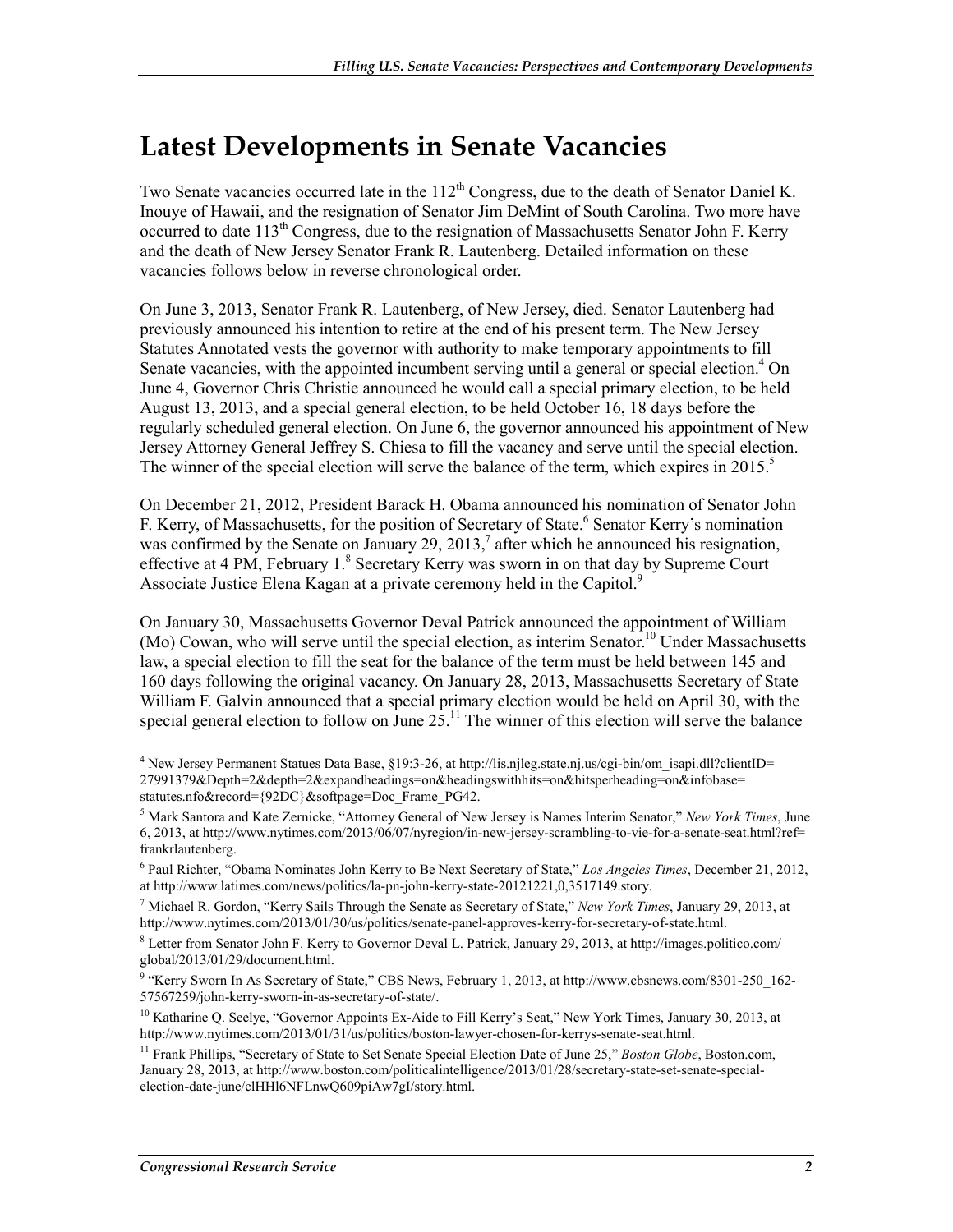of the term, which expires in 2015. Senator Cowan, who was sworn in on February 7, 2013, will serve until the special election.<sup>12</sup> Senator Cowan's successor will serve the balance of the term, which expires in 2015.

On December 6, 2012, Senator Jim DeMint, of South Carolina, announced he would resign from the Senate to assume the position of President of The Heritage Foundation.<sup>13</sup> In accord with South Carolina law,<sup>14</sup> Governor Nikki Haley announced on December 17 that she would appoint Representative Tim Scott to serve in his place until the vacancy is filled by a special election in  $2014<sup>15</sup>$  The winner of the special election will serve until the term expires in  $2016$ . Senator DeMint resigned effective January 1, 2013,<sup>16</sup> and Senator Scott was sworn in on January 3.<sup>17</sup>

On December 17, Senator Daniel K. Inouye, of Hawaii, died.<sup>18</sup> Senator Inouye, who had served since 1963, was also President pro tempore of the Senate at the time of his death. In accord with Hawaiian law,<sup>19</sup> Governor Neil Abercrombie announced on December 26 that he would appoint Lieutenant Governor Brian E. Schatz to serve in his place until the vacancy is filled by a special election in 2014.<sup>20</sup> The winner of the special election will serve until the term expires in 2016. Senator Schatz was sworn in on December 27, 2012.<sup>21</sup>

## **Constitutional Origins of the Vacancies Clause**

The Constitutional Convention of 1787 addressed the question of Senate vacancies not long after it had approved the Great, or Connecticut, Compromise, which settled on equality of state representation in the Senate, and representation according to population in the House of

<sup>1</sup> <sup>12</sup> Humberto Sanchez, "Cowan Joins Senate for Temporary Stint," *CQ Roll Call*, February 7, 2013, at http://www.rollcall.com/news/cowan\_joins\_senate\_for\_temporary\_stint-222238-1.html?ET=rollcall:e15128:22496a:& st=email&pos=epol.

<sup>&</sup>lt;sup>13</sup> Paul Kane and David Farenthold, "Jim DeMint Resigning from Senate to Head Conservative Think Tank," *Washington Post*, December 6, 2012, at http://articles.washingtonpost.com/2012-12-06/politics/35649614\_1\_de-mintsenate-conservatives-fund-republican-senate-candidates.

<sup>&</sup>lt;sup>14</sup> South Carolina Code of Laws, §7-19-20.

<sup>15</sup> Aaron Blake and Chris Cilizza, "Nikki Haley Appoints Rep. Tim Scott to Senate," *Washington Post*, December 17, 2012, at http://www.washingtonpost.com/blogs/the-fix/wp/2012/12/17/nikki-haley-to-appoint-rep-tim-scott-to-senate/.

<sup>16</sup> *Congressional Record*, daily edition, vol. 158 (January 2, 2013), p. S8666.

<sup>&</sup>lt;sup>17</sup> Senator Scott also has the distinction of being the first African American from South Carolina to serve in the U.S. Senate, and the first African American Republican Senator since Senator Edward M. Brooke, of Massachusetts, who served from 1967-1979.

<sup>18</sup> Ken Dilanian, "Hawaii's Nine-term Senator, Daniel Inouye, Dies at 88," *Los Angeles Times*, December 17, 2012, at http://www.latimes.com/news/politics/la-pn-hawaii-senator-daniel-inouye-dies-20121217,0,1960305.story.

<sup>&</sup>lt;sup>19</sup> Hawaii Revised Statutes, §17-1, at http://www.capitol.hawaii.gov/hrscurrent/Vol01\_Ch0001-0042F/HRS0017/ HRS  $0017-0001$ .htm. The statute provides: 1) that the governor shall choose from among three candidates proposed by the political party with which the prior incumbent was affiliated; and 2) that the person appointed to fill the vacancy shall have been a registered member of the political party with which the prior incumbent was affiliated for at least one year prior to the appointment.

<sup>20</sup> Rosalind S. Helderman, "Hawaii's Lieutenant Governor is Named to U.S. Senate," *Washington Post*, December 26, 2012, at http://www.washingtonpost.com/politics/hawaii-names-its-lieutenant-governor-to-the-senate/2012/12/26/ 0c833730-4f9e-11e2-950a-7863a013264b\_story.html?tid=pm\_politics\_pop.

<sup>21</sup> Rosalind S. Helderman, "Brian Schatz Is Sworn in to Fill Inouye's Senate Seat, *Washington Post*, December 27, 2012, at http://www.washingtonpost.com/blogs/post-politics/wp/2012/12/27/brian-schatz-sworn-in-to-fill-inouyessenate-seat/.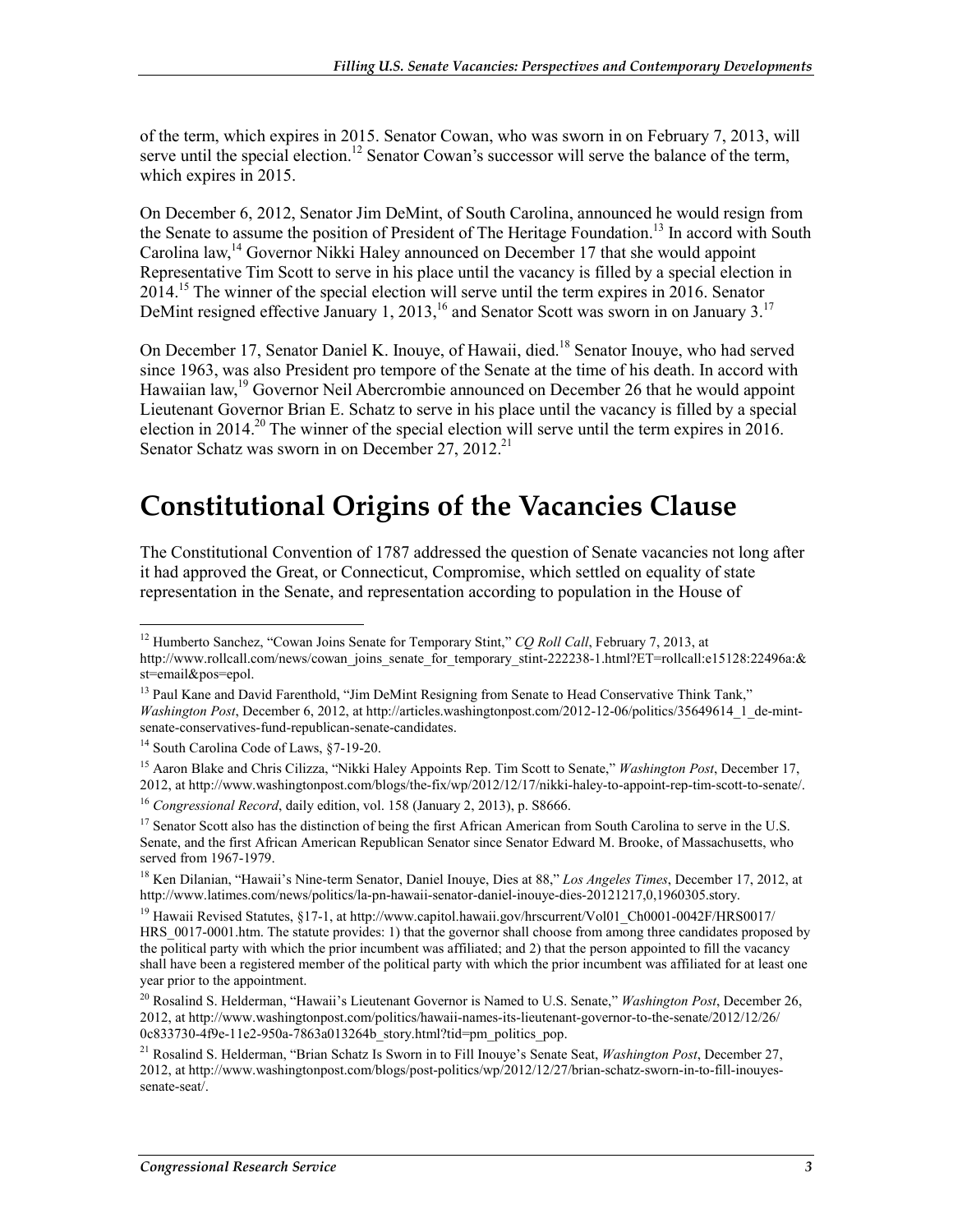Representatives. On July 24, the delegates appointed five members to serve as the Committee of Detail; the committee was charged with assembling all the points decided by that stage of the deliberations, arranging them, and presenting them to the convention for further refinement and discussion. The committee's report, presented on August 6, proposed that governors would fill Senate vacancies if they occurred when the state legislature was not in session:

Article 5, Section 1. The Senate of the United States shall be chosen by the Legislatures of the several States. Each Legislature shall choose two members. *Vacancies may be supplied by the Executive until the next meeting of the Legislature* (emphasis added). Each member shall have one vote. $22$ 

On August 9, the delegates turned to Article 5; Edmund Randolph of Virginia, a member of the Committee of Detail, explained that the provision was thought

... necessary to prevent inconvenient chasms in the Senate. In some states the legislatures meet but once a year. As the Senate will have more power and consist of a smaller number than the other house, vacancies there will be of more consequence. The executives might be safely entrusted, he thought, with the appointment for so short a time.<sup>23</sup>

James Wilson of Pennsylvania countered by asserting that the state legislatures met frequently enough to deal with vacancies, that the measure removed appointment of the Senators another step from popular election, and that it violated separation of powers by giving the executive power to appoint a legislator, no matter how brief the period. Oliver Ellsworth of Connecticut noted that "may" as used in the provision was not necessarily prescriptive, and that "[w]hen the legislative meeting happens to be near, the power will not be exerted. $2^{24}$  A motion to strike out executive appointment was voted down eight states to one, with one divided.<sup>25</sup> Hugh Williamson of North Carolina then offered an amendment to change the language to read "vacancies shall be supplied by the Executive unless other provision shall be made by the legislature," which was also rejected.<sup>26</sup>

The Committee on Style and Arrangement made minor alterations, and inserted the provision in Article I, Section 3, paragraph (clause) 2 in its September 12 report. The full convention made final changes and approved the provision on September 17, and it was incorporated without debate into the Constitution in the following form:

... and if vacancies happen by Resignation, or otherwise, during the Recess of the Legislature of any State, the Executive thereof may make temporary Appointments until the next Meeting of the Legislature, which shall then fill such Vacancies.<sup>2</sup>

<sup>&</sup>lt;sup>22</sup> U.S. Constitutional Convention, *The Debates in the Federal Convention of 1787 Which Framed the Constitution of the United States of America*, reported by James Madison (Westport, CT: Greenwood Press, 1970 (originally published in 1920 by Oxford University Press, New York)), p. 339.

<sup>23</sup> Ibid., p. 363.

<sup>24</sup> Ibid., pp. 343-364.

<sup>25</sup> Ibid., p. 364. In favor: PA; opposed: CT, GA, MA, NC, NH, NJ, SC, VA; divided: MD.

<sup>26</sup> Ibid. In favor: GA, MD, NC, SC; opposed: CT, MA, NH, NJ, PA, VA.

<sup>27</sup> U.S. Constitution, Article I, Section 3, clause 2.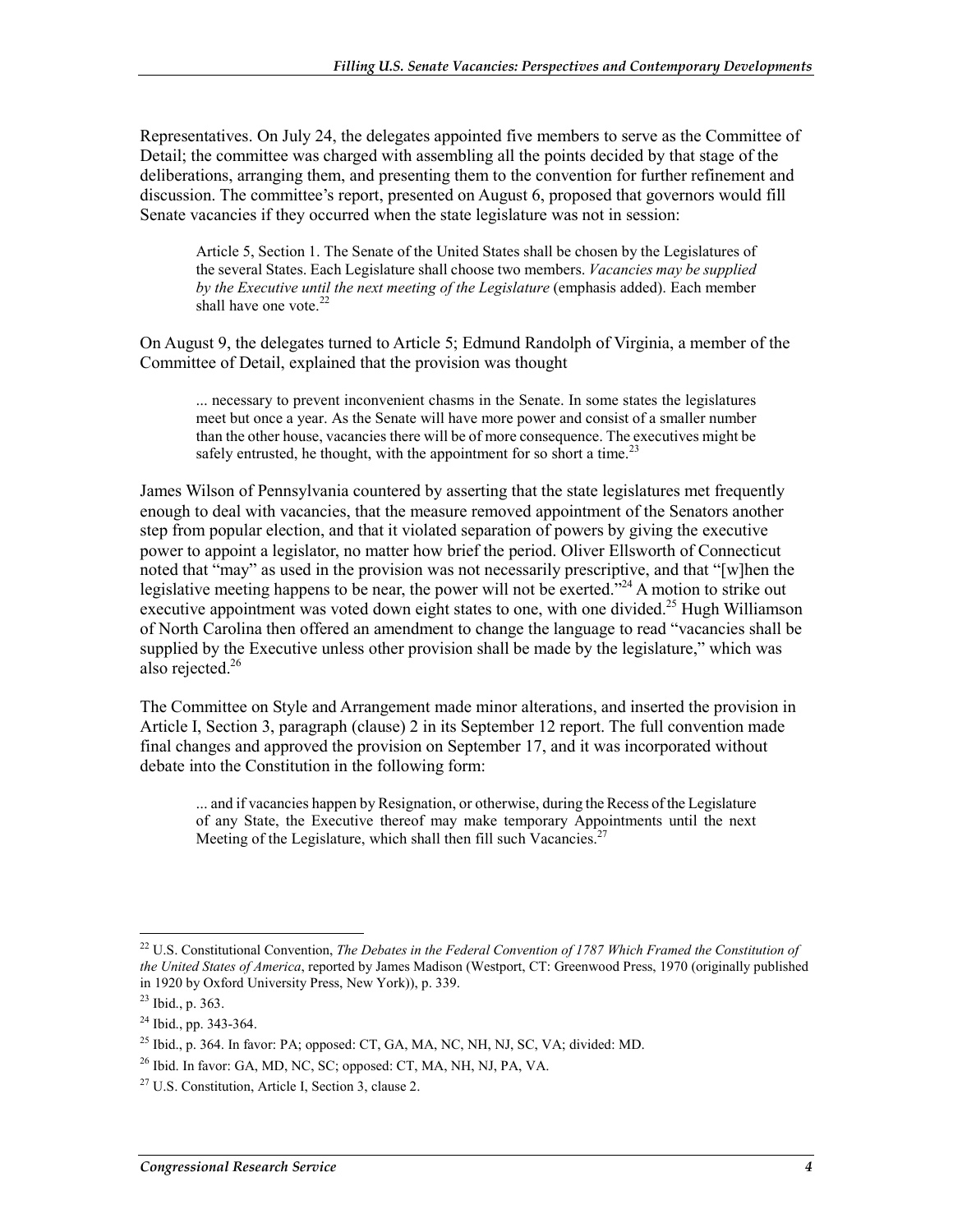The appointments provision does not appear to have aroused much interest during the debate on ratification. A review of available sources, including *The Federalist* and proceedings of the state conventions that ratified the Constitution, reveals almost no debate on the question.

For the next 124 years, governors appointed temporary Senators according to the constitutional requirement with only minor controversy. During this long period, 189 Senators were appointed by state governors; 20 of these appointments were contested, but only 8 were "excluded" by the Senate.<sup>28</sup> The primary grounds for these contested appointments appear to have centered on whether vacancies happened during the recess of the legislature.<sup>29</sup> According to historian George Haynes, throughout much of this time, "the Senate refused to admit to its membership men who had been appointed by the governors of their several States when the legislature had had the opportunity to fill the vacancies, but had failed to do so by reason of deadlocks."<sup>30</sup> Aside from this recurring controversy, the appointment of temporary Senators seems to have been otherwise unremarkable. A random survey of various states during the period from 1789 through 1913 identifies an average of 3.3 senatorial appointments per state for the period, with individual totals dependent largely on the length of time the state had been in the Union. For instance, New Hampshire, one of the original states, is recorded as having had eight appointed temporary Senators during this period, while Montana, admitted in 1889, never had an appointment under the original constitutional provision.<sup>31</sup>

## **The Seventeenth Amendment**

For more than 70 years following ratification of the Constitution, there was little interest in changing the original constitutional provisions governing Senate elections and vacancies. Although an amendment providing for direct election was introduced as early as 1826, few others followed, and by 1860, only nine such proposals had been offered, all but one in the House.<sup>32</sup> Satisfaction with the status quo began to erode, however, after the Civil War, and support grew for a constitutional amendment that would provide direct popular election of the Senate.

### **Support Grows for Direct Election of U.S. Senators**

During the last third of the  $19<sup>th</sup>$  century, indirect election of Senators by state legislatures came under growing criticism, while proposals for an amendment to establish direct election began to gain support. The decades following the Civil War witnessed increasing instances of both protracted elections, in which senatorial contests were drawn out over lengthy periods, and deadlocked elections, in which the state legislature proved unable to settle on a candidate by the time its session ended. In the most extreme instances, protracted and deadlocked elections

<sup>28</sup> George H. Haynes, *The Senate of the United States, Its History and Practice* (Boston: Houghton Mifflin, 1938), vol. 1, p. 161. For further information on the Senate's authority, please consult CRS Report R40105, *Authority of the Senate Over Seating Its Own Members: Exclusion of a Senator-Elect or Senator-Designate*, by Jack Maskell.

 $29$  Ibid.

<sup>30</sup> George H. Haynes, *The Election of Senators* (New York: Henry Holt, 1906), p. 60.

<sup>&</sup>lt;sup>31</sup> Statistics compiled by CRS from *Congressional Quarterly's Guide to U.S. Elections*, 4<sup>th</sup> ed. (Washington, DC: CQ Press, 2001).

<sup>32</sup> Haynes, *The Election of Senators*, pp. 101-102.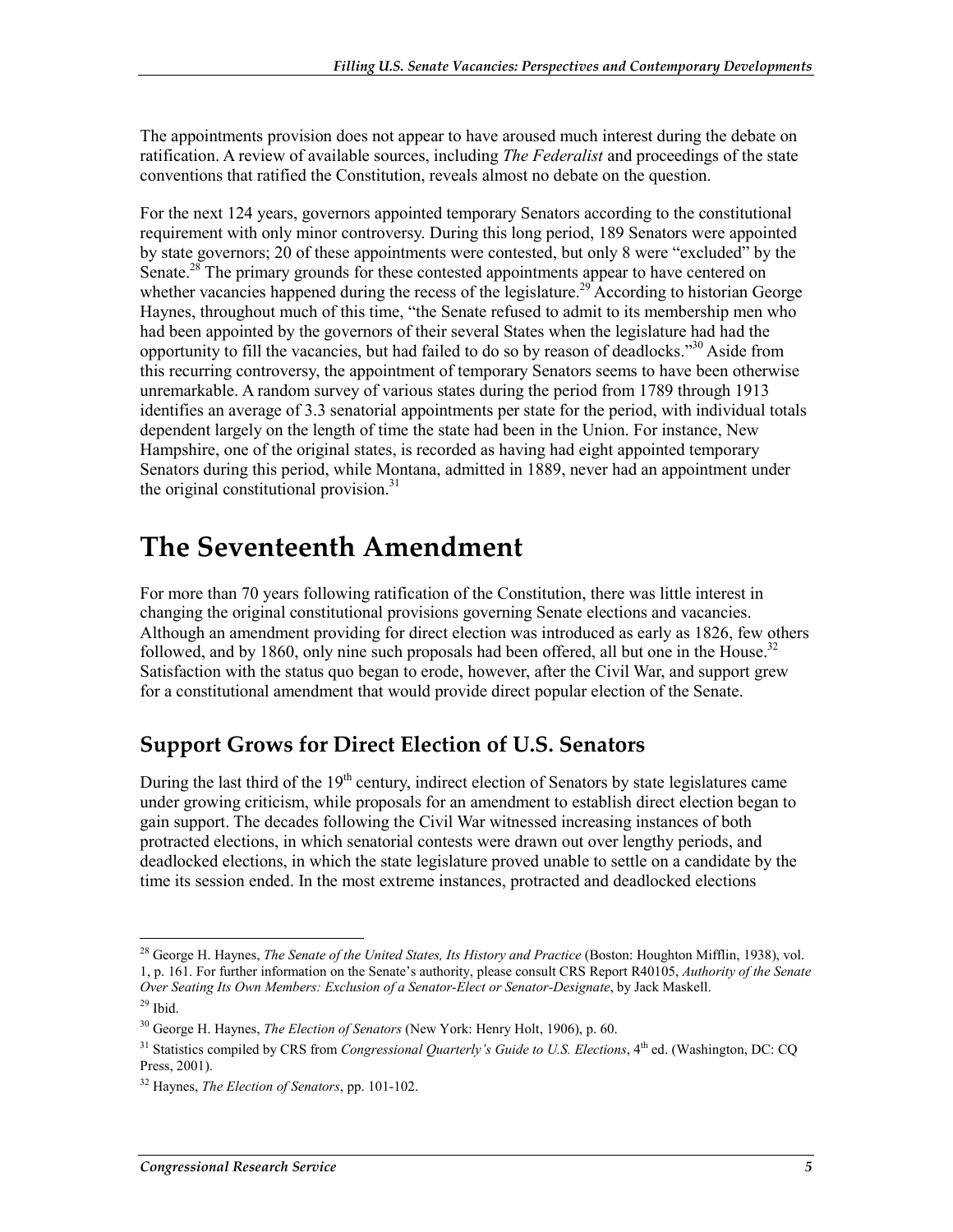resulted in unfilled Senate vacancies for sometimes lengthy periods.<sup>33</sup> According to Haynes, 14 seats were left unfilled in the Senate for protracted periods, and while "[t]he duration of these vacancies varied somewhat ... in most cases, it amounted to the loss of a Senator for the entire term of a Congress.<sup>334</sup> During the same period, the Senate election process was increasingly regarded as seriously compromised by corruption. Corporations, trusts, and wealthy individuals were often perceived as having bribed state legislators in order to secure the election of favored candidates. Once in office, the Senators so elected were said to "keep their positions by heeding the wishes of party leaders and corporate sponsors rather than constituents."<sup>35</sup> A third factor contributing to the rise of support for direct election of Senators was what one historian characterized as "a long-term American inclination to strengthen representative democracy."36 As such, the campaign for popular election might be considered part of the series of state and federal laws and constitutional amendments intended to expand the right to vote and guarantee the integrity of election procedures. As the movement for reform gained strength, "progressive" elements in both major parties, and rising political movements such as the Populist and Socialist parties, all supported direct election of the Senate.

Action for popular election of Senators proceeded on two levels. First, beginning as early as the 1870s, the House of Representatives considered popular election amendment proposals. As support for the proposal gained strength, the House first approved a proposed amendment in 1893, and did so with increasing vote margins a total of five times between 1893 and 1902; in each case, however, the Senate took no action.<sup>37</sup> For nearly the next decade, Congress took no action, as the House declined to spend limited session time debating proposals that were very unlikely to receive consideration in the Senate. Direct election met with greater success in the states. After years of experimentation with different plans by the states, in 1904, Oregon voters used the newly enacted initiative process to pass legislation that had the effect of requiring state legislators to pledge to elect the Senate candidate who received the most votes in the primary elections. By 1911, over half the states had adopted some version of the Oregon system.<sup>38</sup>

### **Congress Acts—The Seventeenth Amendment**

Pressure continued to build on the Senate in the first decade of the 20<sup>th</sup> century. In addition to enacting versions of the Oregon Plan, a number of states petitioned Congress, asking it to propose a direct election amendment, while others submitted petitions for an Article V convention to consider an amendment.<sup>39</sup> Deadlocked elections in several states continued to draw publicity,

<sup>33</sup> Wendy Schiller and Charles Stewart III, *U. S. Senate Elections Before 1914*, paper prepared for presentation at the Annual Meeting of the Midwest Political Science Association, Chicago, April 15-18, 2004, pp. 5-6, at http://web.mit.edu/cstewart/www/papers/senate\_elections1.pdf. The authors define protracted elections as cases in which the two chambers of a state legislature were unable to elect a Senator by concurrent action, and required a joint session to resolve the stalemate.

<sup>34</sup> Haynes, *The Election of Senators*, pp. 59-60. The situation was compounded by the Senate's customary refusal to seat gubernatorial appointees from states in which the legislature had been in session after a vacancy occurred, but had failed to elect.

<sup>&</sup>lt;sup>35</sup> David Kyvig, "Redesigning Congress: The Seventeenth and Twentieth Amendments to the Constitution," in Julian E. Zelizer, ed., *The American Congress: The Building of a Democracy* (Boston: Houghton Mifflin, 2004), p. 358.

<sup>36</sup> John D. Buenker, "Seventeenth Amendment," in Donald C. Bacon, Roger H. Davidson, and Morton Keller, eds., *The Encyclopedia of the United States Congress* (New York: Simon and Schuster, 1995), vol. 4. p. 1810.

<sup>37</sup> Haynes, *The Senate of the United States*, vol. 1, p. 96.

<sup>38</sup> Kyvig, "Redesigning Congress," p. 359.

 $39$  The Constitution, in Article V, requires Congress to "call a Convention for proposing Amendments ..." on the (continued...)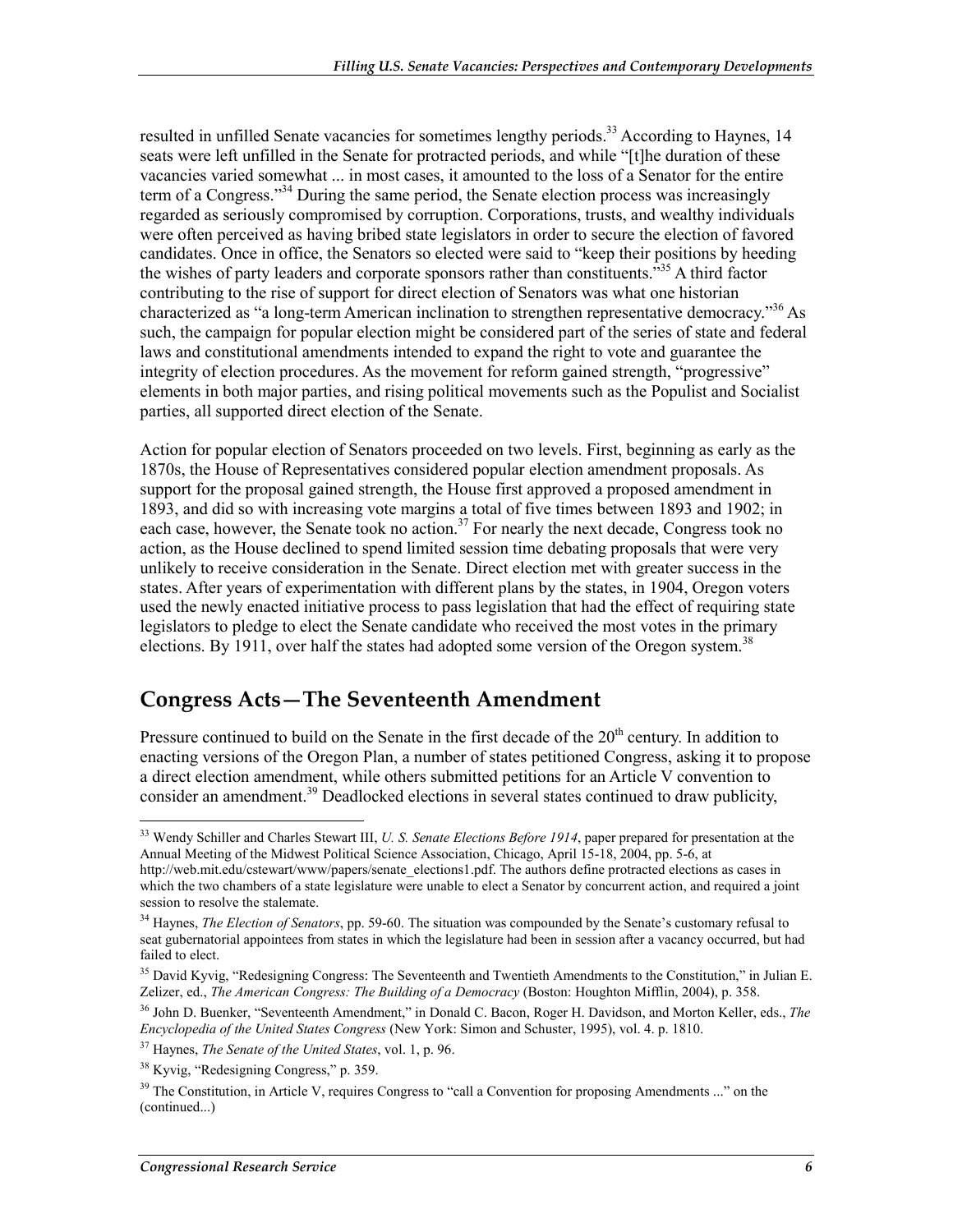while in 1906, a sensational but influential series of articles titled "The Treason of the Senate" ran in William Randolph Hearst's *Cosmopolitan*. 40 All these influences helped promote the cause of direct election.

After a false start in the  $61<sup>st</sup>$  Congress, when the Senate failed to approve a direct amendment proposal, both chambers revisited the issue early in 1911 as the first session of the  $62<sup>nd</sup>$  Congress convened. H.J.Res. 39, excerpted below, was the House vehicle for the proposed amendment.

The Senate of the United States shall be composed of two Senators from each State, elected by the people thereof, for six years; and each Senator shall have one vote. The electors of each state shall have the qualifications requisite for electors for the most numerous branch of the State legislature.

The times, places, and manner of holding elections for Senator shall be as prescribed in each State by the legislature thereof.

When vacancies happen in the representation of any State in the Senate, the executive authority of such State shall issue writs of election to fill such vacancies: *Provided*, That the legislature of any State may empower the executive thereof to make temporary appointments until the people fill the vacancies by election, as the legislature may direct.<sup>4</sup>

The language is identical to the  $17<sup>th</sup>$  Amendment as eventually ratified, except for clause 2, "The times, places, and manner of holding elections for Senator shall be as prescribed in each State by the legislature thereof." Controversy over this provision delayed congressional proposal of the amendment for a full year. This clause would have removed reference to the Senate from Article I, Section 4, clause 1, of the Constitution, and would have had the effect of eliminating federal authority over the Senate elections process. It has been described by historians as "a 'race rider' which would deny to the federal government the authority to regulate the manner in which elections were conducted."<sup>42</sup> Supporters of the clause asserted it guaranteed state sovereignty and restrained the power of the federal government, while opponents characterized it as an attack on the right of Black Americans to vote as conferred by the  $15<sup>th</sup>$  Amendment, at least with respect to the Senate.<sup>43</sup> On April 13, 1911, the House rejected an effort to strip clause 2 from H.J.Res. 39, and moved immediately to approve the resolution with it intact.<sup>44</sup>

When the Senate took up the measure on May 15, Senator Joseph Bristow offered an amended version which did not include the elections control clause. The Senate debated Bristow's amendment for almost two months. The vote, when finally taken on June 12, resulted in a tie, which Vice President James Sherman broke by voting in favor of the Bristow amendment.<sup>45</sup> The Senate then overwhelmingly approved the constitutional amendment itself by a vote of 64 to 24.<sup>46</sup>

<sup>(...</sup>continued)

application of the legislatures of two thirds of the states.

<sup>40</sup> During this period *Cosmopolitan* was a general interest publication, which also specialized in investigative articles.  $^{41}$  H.J.Res. 39, 61<sup>st</sup> Congress.

<sup>&</sup>lt;sup>42</sup>Alan P. Grimes, *Democracy and the Amendments to the Constitution* (Lexington, MA: DC Heath, Lexington Books, 1978) pp. 75-76. See also Kyvig, "Redesigning Congress," pp. 360-362.

<sup>43</sup> Ibid., p. 80.

<sup>44</sup> *Congressional Record*, vol. 47, part 1 (April 13, 1911), pp. 241-243.

<sup>45</sup> *Congressional Record*, vol. 47, part 2, June 12, 1911, p. 1923.

<sup>46</sup> Ibid., p. 1924.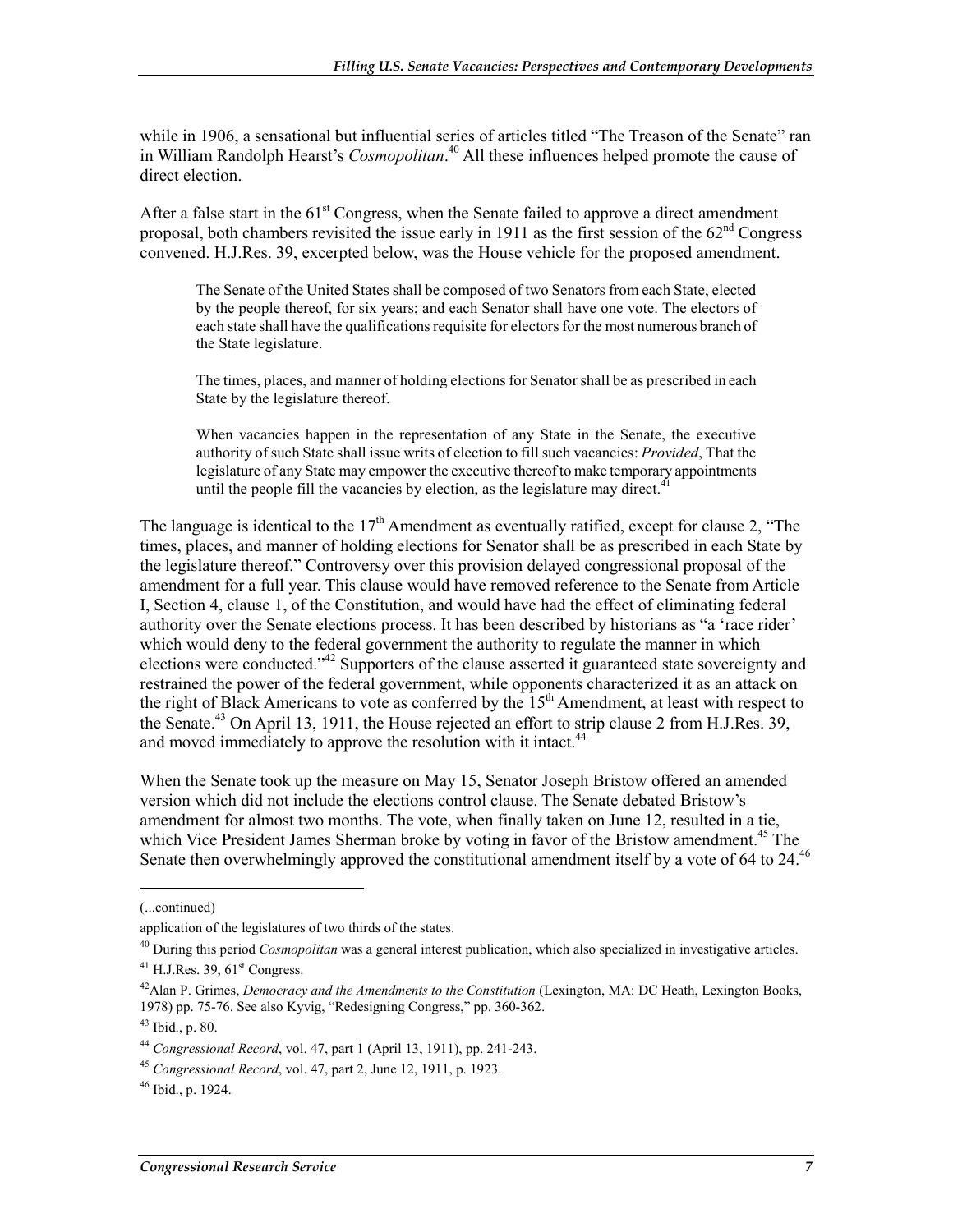What is perhaps most remarkable about deliberations over the  $17<sup>th</sup>$  Amendment in both chambers is how little was said of the vacancies clause. Senator Bristow's explanation of his purpose evinced little comment from other Members; he characterized his vacancy clause as

... exactly the language used in providing for the filling of vacancies which occur in the House of Representatives, with the exception that the word "of" is used in the first line for the word "from," which however, makes no material difference.

Then my substitute provides that—["]The legislature of any State may empower the executive thereof to make temporary appointments until the people fill the vacancies by election as the legislature may direct.["]

That is practically the same provision which now exists in the case of such a vacancy. The governor of the State may appoint a Senator until the legislature elects. My amendment provides that the legislature may empower the governor of the State to appoint a Senator to fill a vacancy until the election occurs, and he is directed by this amendment to "issue writs of election to fill such vacancies."

That is, I use exactly the same language in directing the governor to call special elections for the election of Senator to fill vacancies that is used in the Constitution in directing him to issue writs of election to fill vacancies in the House of Representatives.<sup>47</sup>

A conference committee was appointed to resolve differences between the competing House and Senate versions; it met 16 times without reaching approval, while the Senate continued to insist on its version.<sup>48</sup> Almost a year passed before the House receded from its version and accepted the amendment as passed by the Senate.<sup>49</sup> The "clean" amendment was sent to the states, where it was ratified in record time: Connecticut became the  $36<sup>th</sup>$  state to approve, on April 8, 1913, and Secretary of State William Jennings Bryan declared the 17<sup>th</sup> Amendment to have been duly ratified on May 31, 1913. $50$ 

### **Appointments to Fill Senate Vacancies Since 1913**

Within a year of the  $17<sup>th</sup>$  Amendment's ratification, two precedents concerning Senate special elections and the power of governors to fill vacant seats by appointment were decided. In 1913, the governor of Maryland issued a writ of special election to fill a Senate vacancy. The election was held, and a Senator elected, but the governor had previously appointed a temporary replacement in 1912, six months before the  $17<sup>th</sup>$  Amendment was ratified. The right of the elected Senator to supplant the appointed one was challenged on the grounds that the governor had no legal right to issue the writ of election, because neither Congress nor the Maryland legislature had enacted legislation authorizing the special elections contemplated by the  $17<sup>th</sup>$  Amendment. The Senate debated the issue, rejected this argument, and seated the elected Senator.<sup>51</sup> In the second case, the governor of Alabama sought to appoint an interim Senator to fill a vacancy created in

<sup>1</sup> <sup>47</sup> *Congressional Record*, vol. 47, part 2, May 23, 1911, p. 1483.

<sup>48</sup> Kyvig, "Redesigning Congress," p. 361.

<sup>49</sup> *Congressional Record,* vol. 48, part 7, May 13, 1912, p. 6367.

<sup>&</sup>lt;sup>50</sup> *The Constitution of the United States, Analysis and Interpretation*, 108<sup>th</sup> Cong., 2<sup>nd</sup> sess., Senate Document 108-17 (Washington, DC: GPO, 2004), p. 34.

<sup>51</sup> Haynes, *The Senate of the United States*, vol. 1, pp. 164-165.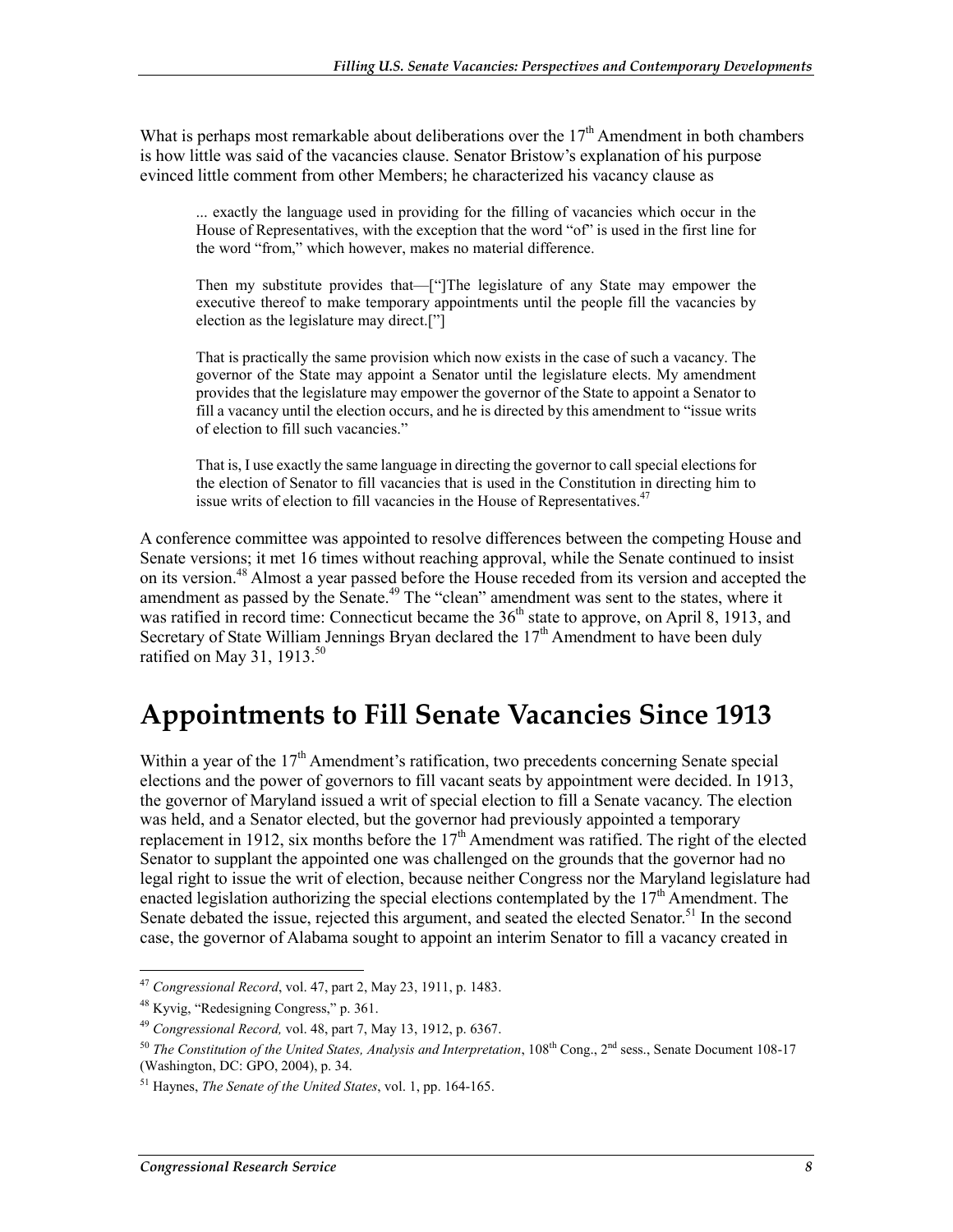1913, after the  $17<sup>th</sup>$  Amendment had been ratified. The Alabama legislature had not yet passed legislation providing for gubernatorial appointments, as provided in clause 2 of the Amendment, and the Senate declined to seat the appointee on the grounds that the governor could not exercise the appointment power unless so authorized by state law.<sup>52</sup>

The Senate Historical Office maintains records for Senators appointed since 1913, beginning with Rienzi M. Johnson of Texas, although Senator Johnson's appointment on January 14, 1913, technically antedated the  $17<sup>th</sup>$  Amendment, which was declared to be ratified on May 31. At the time of this writing, the Senate's records currently identify 192 appointments to the office of U.S. Senator since that time, including the recent appointments of Senators Schatz, Scott, and Cowan; this includes 189 individuals, since three persons were appointed to fill Senate vacancies twice. Of this figure, 14 appointees have been women: seven of these were the widows of incumbent Senators who agreed to serve until a successor could be elected; two were spouses of the governor who appointed them; and one was the daughter of the governor who appointed her. Three men were appointed to fill vacancies created by the death of their fathers.<sup>53</sup> Of the 192 appointments, 118, or 61.5%, sought election, while the remainder served only until the special election. Sixty two, or 52.5%, of those who pursued election were successful, while 56 were defeated, often in the primary election.<sup>54</sup>

The Senate data exclude so-called "technical" resignations. Generally considered a separate class, these resignations occurred when a retiring Senator resigned after the election of his or her successor, but before the expiration of the term. The Senator-elect would then be appointed to serve out the balance of the term by the state governor, and accrue the benefits of two months extra seniority. This practice was ended in 1980 when the major parties agreed that Senators-elect would no longer be able to derive seniority benefits through appointment as a result of technical resignations. $5\overline{5}$ 

Although complete data are not available, a study of Senators appointed to fill vacancies between 1945 and 1979 found an even lower success rate in primary elections. According to William D. Morris and Roger H. Marz, writing in the political science journal *Publiu*s, 41.7% of appointed Senators who sought election in their own right during this period were defeated in the subsequent special primary election. $56$ 

The electoral fate of appointed Senators has long been the subject of investigation and speculation. Scholars have noted that appointed Senators who have run for election in their own right have mixed electoral success, at best.<sup>57</sup> Morris and Marz concluded that

<sup>&</sup>lt;u>.</u>  $52$  Ibid.

<sup>53</sup> Statistics compiled from data provided by the U.S. Senate Historical Office, at http://www.senate.gov/artandhistory/ history/common/briefing/senators\_appointed.htm, and the *Biographical Directory of the United States Congress, 1774-Present*, at, http://bioguide.congress.gov/biosearch/biosearch.asp.

<sup>54</sup> Ibid.

<sup>55</sup> Source: Donald Ritchie, Senate Historian, January 16, 2013. See also Irwin B. Arieff, "Republicans Reap Victory Harvest: Senate Parties Meet, Choose Leadership, Committee Posts," *CQ Weekly Report*, vol. 38, December 6, 1980, p. 3481.

<sup>56</sup> William D. Morris and Roger M Marz, "Treadmill to Oblivion: The Fate of Appointed Senators," *Publius*, vol. 11, no. 1, winter 1981, p. 68.

<sup>57</sup>Morris and Marz, "Treadmill to Oblivion," p. 68; Walter S. G. Kohn, "Filling Vacancies in the U.S. Senate: An Undemocratic Relic," *Policy Studies Journal*, vol. 2, issue 4, summer 1974, p. 296; Alan L. Clem, "Popular Representation and Senate Vacancies," *Midwest Journal of Political Science*, vol. 10, number 1, February 1966, pp.68- (continued...)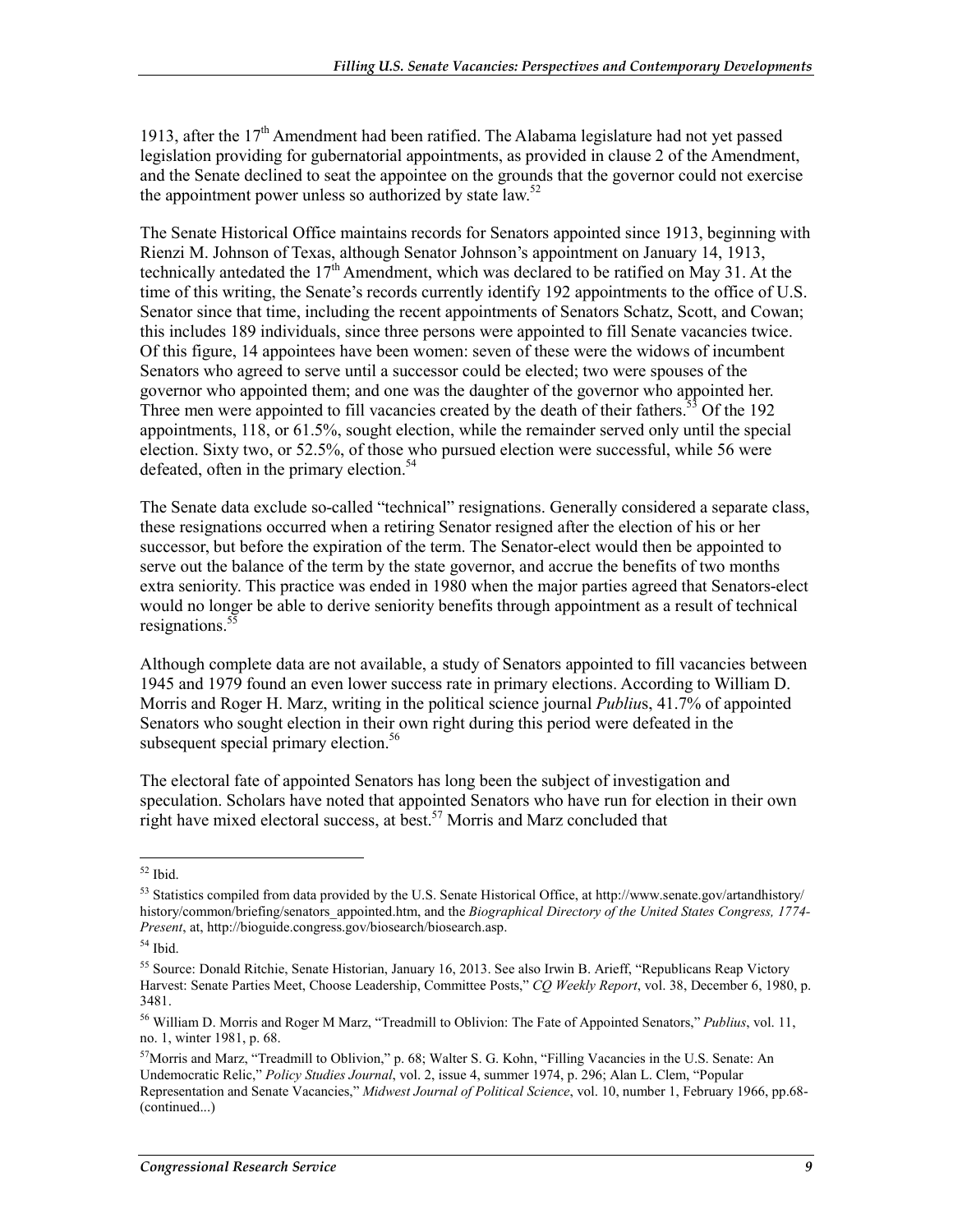... appointed senators are a special class, at least insofar as their reception by the voters is concerned.... [They] are only half as likely to be successful in the election process, and more than one-fifth of them do not even win the nomination of their own party.... [T]hough they are constitutionally and statutorially full members of the Senate in every formal sense of the body, their low survival rate in their first election suggests the mantle of office protecting "normal" incumbents does not fully cover the appointee.<sup>58</sup>

## **Current State Provisions Governing Senate Vacancies**

At present, 45 states continue to provide for temporary appointments by their governors to fill Senate vacancies. Four states require a special election to fill Senate vacancies, while a fifth requires gubernatorial appointments to be approved by the legislature.

### **Filling Vacancies by Special Election**

Oregon, Rhode Island, and Wisconsin currently provide that Senate vacancies be filled only by special elections. Wisconsin revoked the governor's power to fill temporary Senate vacancies by appointment in 1985,<sup>59</sup> followed by Oregon in 1986, when that state's voters adopted the special election provision in legislation referred by the legislature.<sup>60</sup> Rhode Island in 2009 required that any Senate vacancy be filled by special election only.<sup>61</sup> Oklahoma falls into a related subcategory, empowering the governor to appoint only the winner of a special election to fill the Senate seat for the balance of the term.<sup>62</sup> Also in 2009, Connecticut restricted the governor's appointment authority, requiring that executive's nomination to fill a Senate vacancy be approved by a twothirds majority in both houses of the legislature. $63$ 

### **Filling Vacancies by Temporary Appointment and Special Election**

A 2009 study by staff of the Subcommittee on the Constitution of the Senate Judiciary Committee classified the remaining states according to their scheduling requirements for special elections. These included eight states that provide for "quick special elections with interim gubernatorial appointments," and the remaining 37 that permit gubernatorial appointments who serve until the next general election.<sup>64</sup>

 $\overline{\phantom{a}}$ 

<sup>(...</sup>continued)

<sup>69.</sup> 

<sup>58</sup> Morris and Marz, "Treadmill to Oblivion," pp. 68-69.

<sup>59 1985</sup> Wisconsin Act 304, at, http://www.legis.state.wi.us/acts89-93/85Act304.pdf.

<sup>60</sup> *Oregon Blue Book*, "Elections: Initiative, Referendum and Recall," at http://bluebook.state.or.us/state/elections/ elections20.htm.

<sup>61</sup> General Laws of Rhode Island, §17-4-9, at http://webserver.rilin.state.ri.us/Statutes/TITLE17/17-4/17-4-9.HTM.

<sup>62</sup> Oklahoma Statutes, title 26, SS.12-101, at http://www.lsb.state.ok.us/.

<sup>63</sup> Connecticut General Statutes, Ch. 146, §9-211, at http://www.cga.ct.gov/2011/pub/chap146.htm#Sec9-211.htm.

<sup>64</sup> *How States Fill U.S. Senate Vacancies: A Survey of State Laws*, Internal study, compiled by the Senate Judiciary Committee, Subcommittee on the Constitution, February 2009. Available from the author of this report.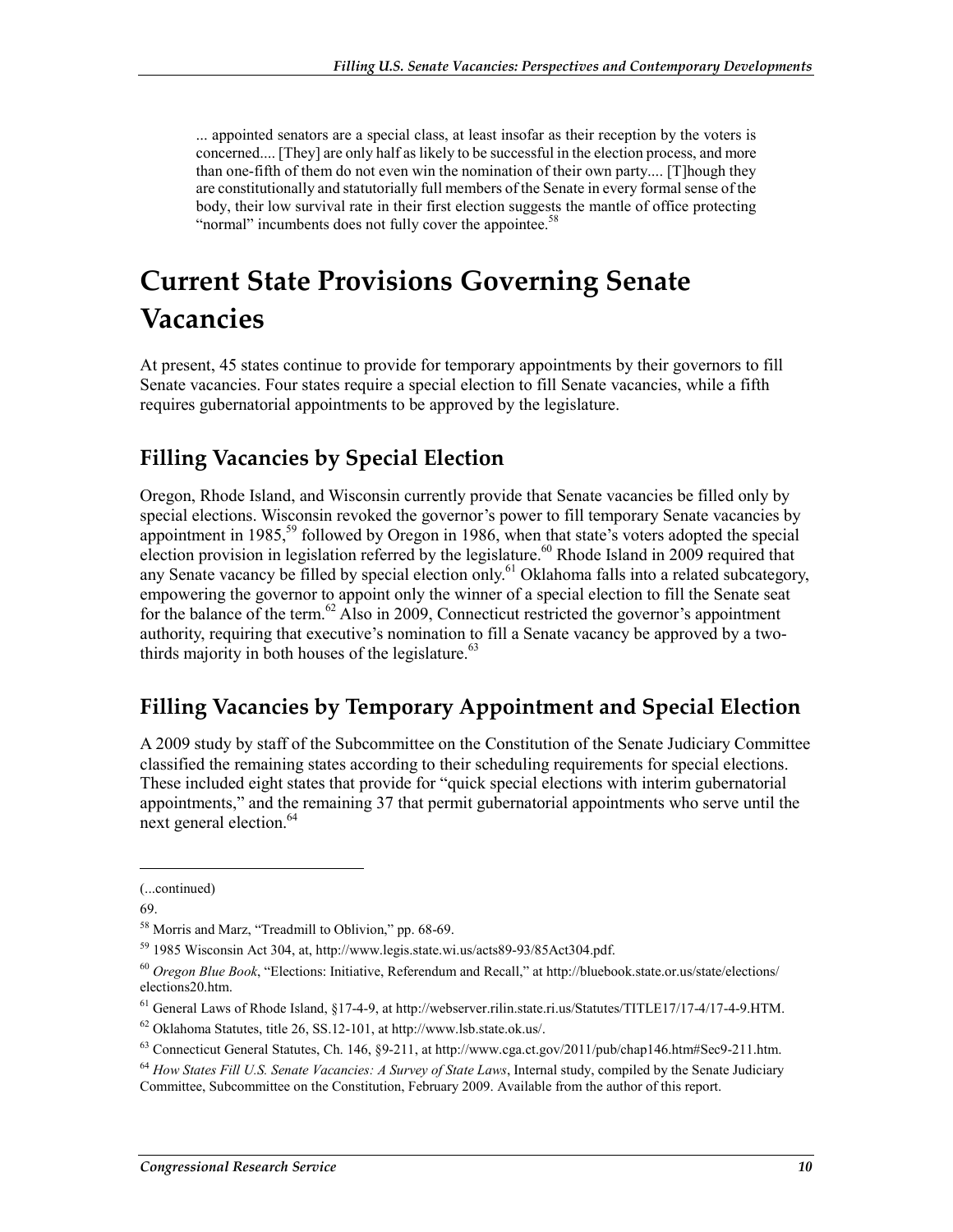The study further divides states included in the quick elections category into three subcategories. The governors of three states, Alabama, Vermont and Washington, are authorized to fill vacancies by appointment, but they are also required to call special elections, within 90 days for Vermont and Washington, and "forthwith" for Alabama, with exceptions if the vacancy occurs shortly before a general election. All three states require that the special election be held concurrently with a general election if the vacancy falls within a specific period prior to the next regularly scheduled general election. Three more states, Arkansas, Louisiana, and Mississippi, provide what the report refers to as "hybrid" systems. In each case, the governor is empowered to fill vacancies by temporary appointment, but if the current term has one year or longer to run, the governor must schedule a special election. Finally, California and New Jersey empower the governor to call a discretionary "quick special election," depending on the amount of time remaining in the unexpired senatorial term, while also empowering both officers to make interim appointments.

The remaining  $37$  states<sup>65</sup> empower their governors to provide temporary appointments to fill Senate vacancies, with the appointees customarily serving until the next general election. The survey notes:

The phrase 'until the next general election' may be misleading in some cases. If a vacancy occurs within close proximity (as defined by varying numbers of days in different state statutes) to a general election or primary, eighteen of these states require the appointee [to] serve as Senator until the *following* general election.<sup>66</sup>

According to the staff survey, appointed Senators from these states "could theoretically serve as long as 30 months."<sup>67</sup>

### **"Same Party" Requirements**

Four of the states that authorize their governors to appoint temporary replacements pending special elections also place political party-related restrictions on that power. These provisions are intended to ensure that the appointing governors respect the results of the previous election by selecting a temporary replacement who will either be of the same political party as the prior incumbent, or who has been endorsed or "nominated" by the prior incumbent's party apparatus.

Arizona requires that the appointed Senator be of the same party as the previous incumbent.<sup>68</sup> In a variation on this practice, Hawaii, Utah, and Wyoming require the governor to appoint a temporary Senator from among a list of three prospective candidates submitted by the same political party (Utah and Wyoming specify the State Central Committee of the party) as the previous incumbent.<sup>69</sup> It should be noted that some commentators have questioned these "same

<sup>&</sup>lt;sup>65</sup> The 37 states include AZ, CO, CT, DE, FL, GA, HI, ID, IL, IN, IA, KS, KY, ME, MD, MI, MN, MO, MT, NE, NV, NH, NM, NY, NC, ND, OH, PA, RI, SC, SD, TN, TX, UT, VA, WV, and WY.

<sup>66</sup> Ibid., p. 3. These 18 states include CT, GA, HI, ID, IN, ME, MI, NB, NJ, NM, NY, NC, ND, OH, PA, RI, SC, and VA.

<sup>67</sup> Ibid.

<sup>68</sup> *Arizona Revised Statutes*, Article 16-222, 5C, at http://www.azleg.state.az.us/FormatDocument.asp?inDoc=/ars/16/ 00222.htm&Title=16&DocType=ARS.

<sup>69</sup> *Hawaii Revised Statutes*, ss. 17-1, at http://www.capitol.hawaii.gov/hrscurrent/Vol01\_Ch0001-0042F/HRS0017/ HRS\_0017-0001.htm; *Utah Code Annotated*, Title 20-A-1-502, at, http://le.utah.gov/~code/TITLE20A/htm/ 20A01\_050200.htm; *Wyoming Statutes*, Title 22-18-111, at, http://legisweb.state.wy.us/statutes/statutes.aspx?file= (continued...)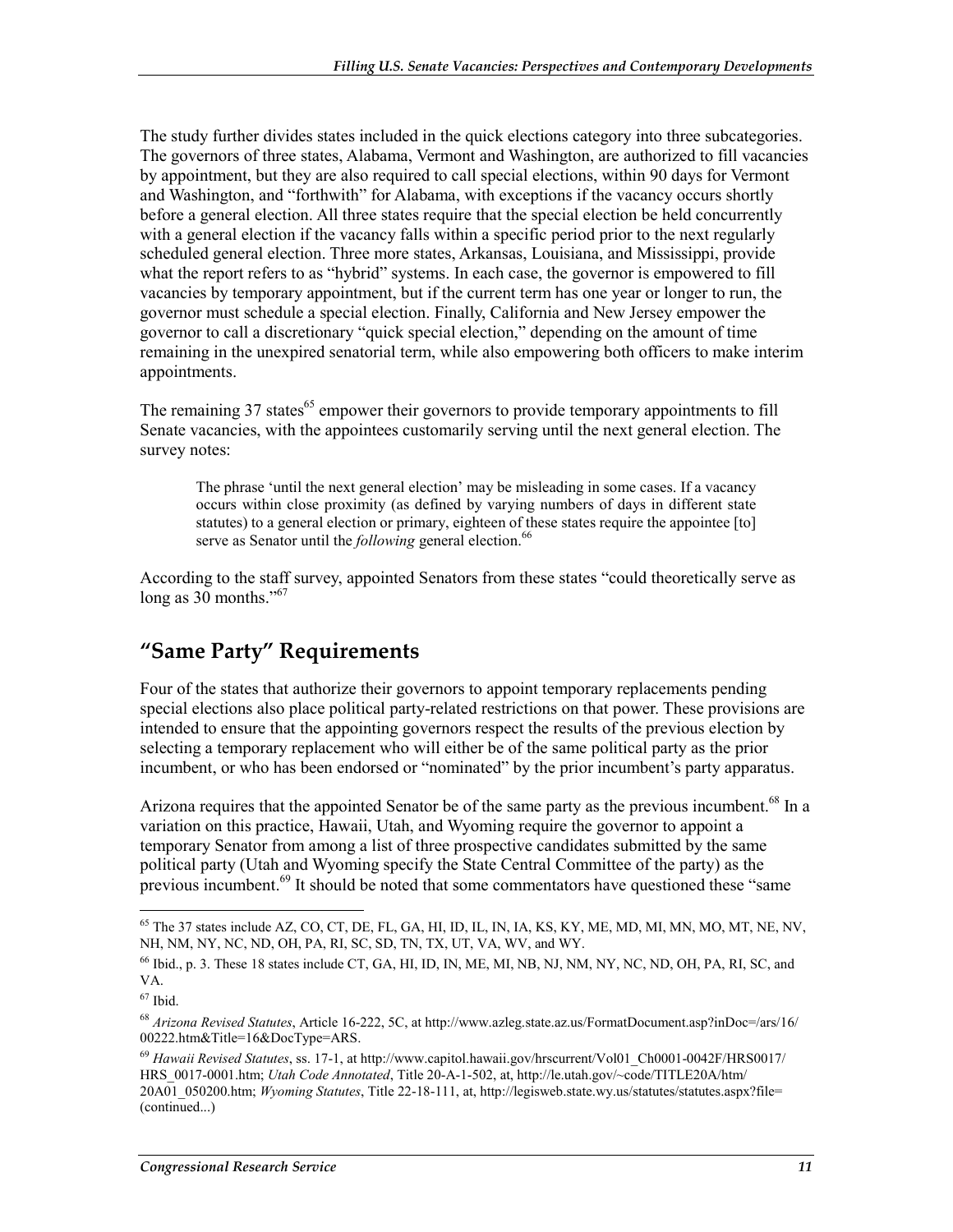party" requirements on the grounds that they attempt to add extra qualifications to Senate membership, beyond the constitutional requirements of age, citizenship, and residence.<sup>70</sup>

## **State Legislation Since 2009**

Following controversies that arose in connection with appointments to fill Senate vacancies in 2008 and 2009, particularly with respect to the Illinois Senate vacancy,<sup>71</sup> proposals to eliminate or curtail gubernatorial power to fill Senate vacancies by appointment were introduced in a number of state legislatures. According to the National Council of State Legislatures (NCSL), bills affecting the governor's appointment authority as provided under the  $17<sup>th</sup>$  Amendment were introduced in 12 states during 2009.72 Only Connecticut, Massachusetts, and Rhode Island passed legislation revising Senate vacancy procedures in their 2009 sessions, however.

Two relevant bills were introduced in the Connecticut General Assembly in 2009. House bill HB 5829 was referred to committee and saw no further action, but Senate bill SB 913 formed the basis for Public Law 09-170, approved by Governor M. Jodi Rell on June 25, 2009. The act amended state law to eliminate gubernatorial authority to appoint temporary Senators in most circumstances and to require a special election to fill Senate vacancies. If, however, the vacancy occurs after the municipal election in the year preceding the last year in the term of a Senator, or after the municipal election in the last year of the term of a Senator, then the governor nominates a candidate to fill the vacancy for the balance of the term. The governor's nomination is subject to approval by a two-thirds vote of both chambers of the legislature.<sup>73</sup> Rhode Island eliminated the governor's appointment authority, and provided expedited procedures or special elections.

#### *Massachusetts Legislation in 2009: From "Election Only" to Temporary Appointment and Special Election*

Also in 2009, Massachusetts repealed an "election-only" requirement it had established in 2004 and reinstated the governor's authority to fill vacancies by appointment.*<sup>74</sup>* At that time, Senator Edward Kennedy, who was mortally ill, wrote Governor Deval Patrick proposing that Massachusetts change its then-current law, which required all Senate vacancies to be filled by special election, to provide instead for a temporary appointment. The argument advanced was that

<sup>(...</sup>continued)

titles/Title22/Title22.htm.

 $70$  Vikram David Amar, "Are Statutes Constraining Gubernatorial Power to Make Senate Appointments Constitutional Under the Seventeenth Amendment?" *Hastings Law Quarterly*, vol. 35, number 4, summer 2008, pp. 727-760. <sup>71</sup> "No Magic Number, but More Muscle," *CO 2008 Almanac*, 110<sup>th</sup> Congress, 2<sup>nd</sup> Session, volume LXIV (64) (Washington, DC, Congressional Quarterly, Inc.: 2009), p. 10-18; "Rangel, Burris Top Ethics Concerns," CQ 2009

Almanac, 111th Congress, 1<sup>st</sup> Session, volume LXV (Washington, DC, CQ-Roll Call Group: 2010), pp. 5-8-5-9.

<sup>72</sup> NCSL (National Conference of State Legislatures), "Filling Vacancies in the Office of United States Senator," last updated January 10, 2013, at http://www.ncsl.org/legislatures-elections/elections/vacancies-in-the-united-statessenate.aspx#Recent.

<sup>73</sup> Connecticut General Assembly website, at http://www.cga.ct.gov/2009/ACT/PA/2009PA-00170-R00SB-00913- PA.htm.

<sup>74</sup> Frank Phillips and Michael Levenson, "Democrats Face Dilemma in Holding Kerry Senate Seat," Boston Globe, December 15, 2012, at http://www.bostonglobe.com/metro/2012/12/15/democrats-face-dilemma-how-hold-onto-kerrysenate-seat/khjBeJqYL4rlfsUs5N3A2L/story.html.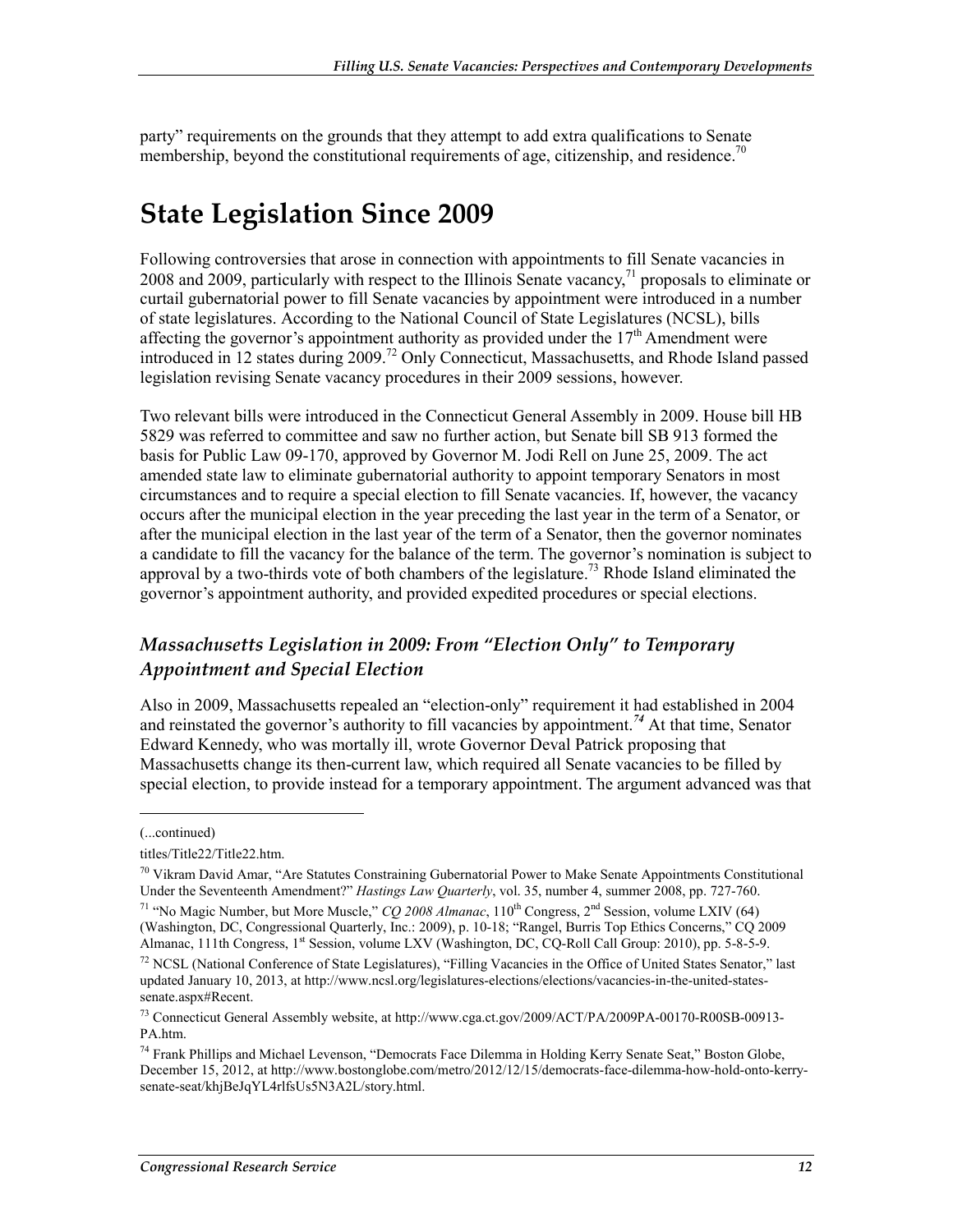the schedule provided by the existing law could leave the state without full Senate representation during a period of intense legislative activity until the election were held, a period between 145 and  $160$  days.<sup>75</sup>

Senator Kennedy died on August 25, 2009. A week later, on August 31, Governor Patrick set January 19, 2010, as the date on which a special election would be held to fill the vacancy. Citing the reasoning noted above, Governor Patrick urged the legislature to pass expedited legislation to provide for a gubernatorial appointment to fill the vacancy until the special election was held.<sup>76</sup> By September 22, both chambers had passed the bill; on September 24, Governor Patrick approved the legislation as an emergency law, to take effect immediately.<sup>77</sup> Paul G. Kirk, former Chairman of the Democratic National Committee, was chosen to fill the vacancy. The special election was ultimately held on January 19, 2010, and state Senator Scott Brown was chosen to serve for the balance of the term, which expired on January 3, 2013.<sup>78</sup>

According to NCSL, since 2009, 15 states have considered, but did not enact, legislation related to filling vacancies in the office of U.S. Senator.<sup>79</sup>

### **111th Congress Proposals**

Controversies surrounding Senate vacancies created directly or indirectly by the 2008 presidential elections<sup>80</sup> led to proposals in the 111<sup>th</sup> Congress to alter the current arrangements provided by the 17<sup>th</sup> Amendment. These proposals fell into two categories, legislative and constitutional. Similar legislative activity did not, however occur in the  $112<sup>th</sup>$  Congress.

### **Legislative Proposal: H.R. 899, The Ethical and Legal Elections for Congressional Transitions Act**

H.R. 899, the Ethical and Legal Elections for Congressional Transitions Act, was introduced by Representative Aaron Schock on February 4, 2009.<sup>81</sup>

<sup>&</sup>lt;u>.</u> 75 "Kennedy, Looking Ahead, Urges That Senate Seat Be Filled Quickly," *Boston Globe* on Boston.com, August 20, 2009, at http://www.boston.com/news/local/massachusetts/articles/2009/08/20/

kennedy\_looking\_ahead\_urges\_a\_quick\_filling\_of\_senate\_seat/?page=1; Laura Crimaldi, "Ailing Ted Kennedy Asks for Speedy Replacement Process," *Boston Herald* on Bostonherald.com, August 20, 2009, at http://www.bostonherald.com/news/us\_politics/view/

<sup>20090820</sup>ailing ted kennedy asks for speedy replacement process/srvc=home&position=2.

<sup>&</sup>lt;sup>76</sup> Frank Phillips, Andrew Viser, and Matt Ryan, "Governor Sets Date for Special Election, Presses for Interim Appointment," *Boston Globe* on Boston.com, August 31, 2009, at http://www.boston.com/news/local/breaking\_news/ 2009/08/patrick\_to\_make.html.

<sup>77 90.9</sup>wbur, "Text of Gov. Patrick's Letter Declaring Emergency Law," September 24, 2009, at http://www.wbur.org/ 2009/09/24/patrick-emergency.

<sup>78 &</sup>quot;Administration of Oath of Office," *Congressional Record*, daily edition, vol. 156 (February 4, 2010), p. S473.

<sup>79</sup> NCSL, "Filling Vacancies in the Office of United States Senator."

<sup>80</sup> See above at footnote 70.

<sup>81</sup> Representatives Jason Chafetz, Henry A. "Hank" Johnson, Jr., Donald A. Manzullo, Howard P. "Buck" McKeon, Thomas E. Petri, John Shimkus, and Frank R. Wolf joined as cosponsors.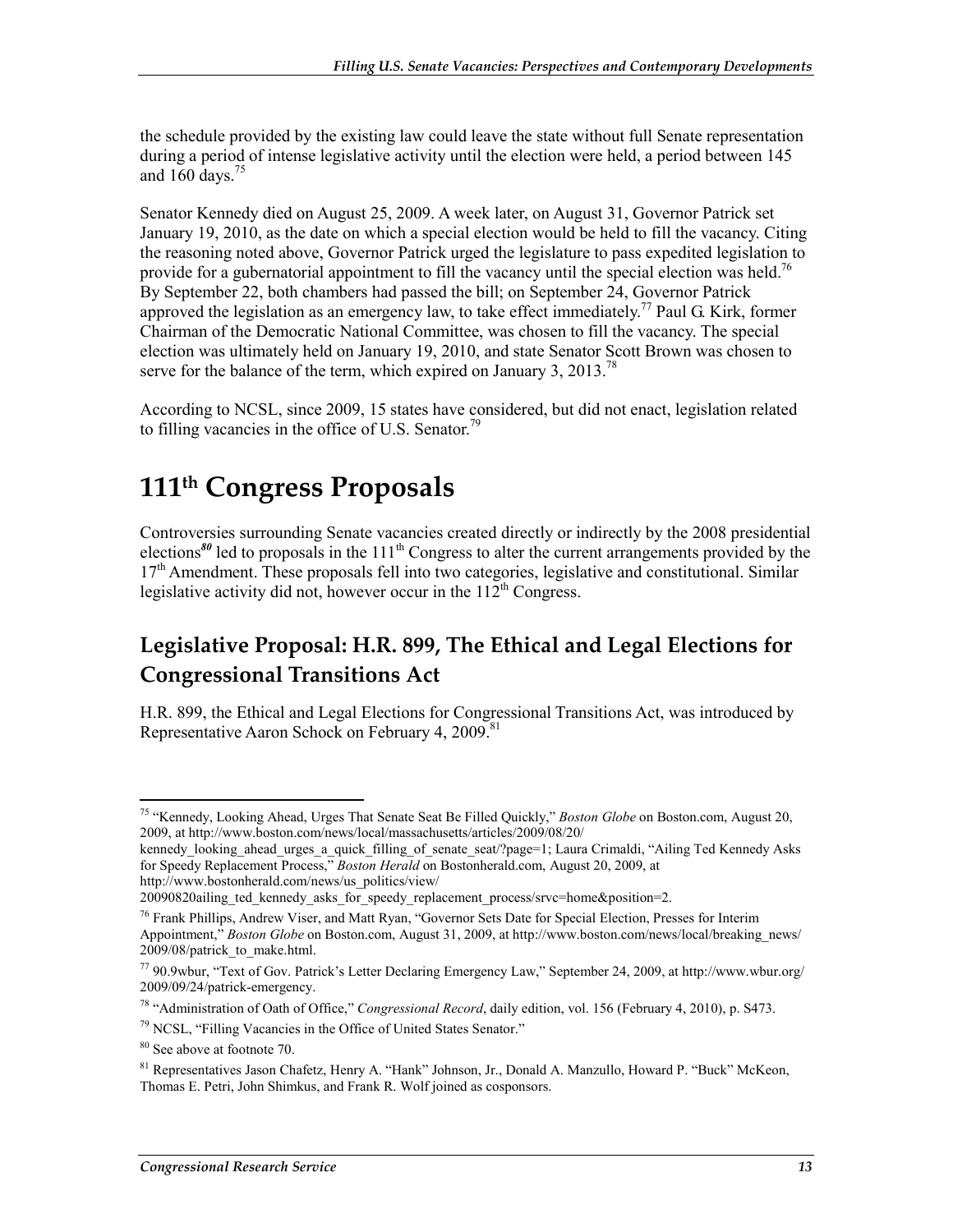Section 1 of the bill stated the title. Section 2(a) required that, if the President of the Senate issues a certification that a vacancy exists in the Senate, a special election to fill the vacancy would be held not later than 90 days after the certification was issued. The election would be conducted in accordance with existing state laws. Section 2(b) provided that a special election not be held if the vacancy were certified within 90 days of the regularly scheduled election for the Senate seat in question, or during the period between the regularly scheduled election and the first day of the first session of the next Congress. Finally, Section 2(c) provided a rule of construction stating that nothing in the act would impair the constitutional authority of the several states to provide for temporary appointments to fill Senate vacancies, or the authority of appointed Senators between the time of their appointment and the special election.

Section 3 would have authorized the Election Assistance Commission to reimburse states for up to 50% of the costs incurred in connection with holding the special election.

This bill sought to provide for expedited special elections to fill Senate vacancies, and to assist states in meeting the expenses of special elections. It sought to avoid potential conflicts with the  $17<sup>th</sup>$  Amendment by authorizing the states to continue to provide for gubernatorial appointments, but would generally have led to considerably shorter tenures for most appointed Senators. As a secondary issue, it addressed concerns of state and local governments related to the costs of planning and administration of special elections through a program of reimbursements. It may be noted that this provision would have eliminated or reduced the likelihood that the act would be subject to points of order on the floor of either chamber on the grounds that it imposed "unfunded mandates" on state and local governments.<sup>82</sup>

H.R. 899 derived its authority from the Constitution, which provides that

The Times, Places and Manner of holding elections for Senators and Representatives, shall be prescribed in each State by the Legislature thereof; but the Congress may at any time by Law make or alter such Regulations. $83$ 

In this connection, it could be argued however, that, notwithstanding the rule of construction contained in Section 2(c), the bill infringed on the  $17<sup>th</sup>$  Amendment's grant of authority to the states to "fill the vacancies by election as the legislature may direct."

By choosing legislation, rather than a constitutional amendment, as the vehicle for their proposal, the sponsors of H.R. 899 may have been subject to a constitutional challenge, but they may also have been influenced by the many obstacles faced by proposed constitutional amendments. The bill addressed many concerns surrounding the Senate vacancy appointment process, but had arguably a better chance of passage than a constitutional amendment. The hurdles faced by bills are much lower than those faced by proposed constitutional amendments: unlike constitutional amendments, there is no supermajority requirement for passage in the House and Senate, nor is the approval of three fourths of the states required. On the other hand, as a bill, H.R. 899 would have been subject to veto, whereas the President exercises no constitutional authority at any stage of the amendment process.

<sup>82</sup> For additional information, please consult CRS Report RS20058, *Unfunded Mandates Reform Act Summarized*, by Keith Bea and Richard S. Beth.

<sup>83</sup> U.S. Constitution, Article I, Section 4, clause 1.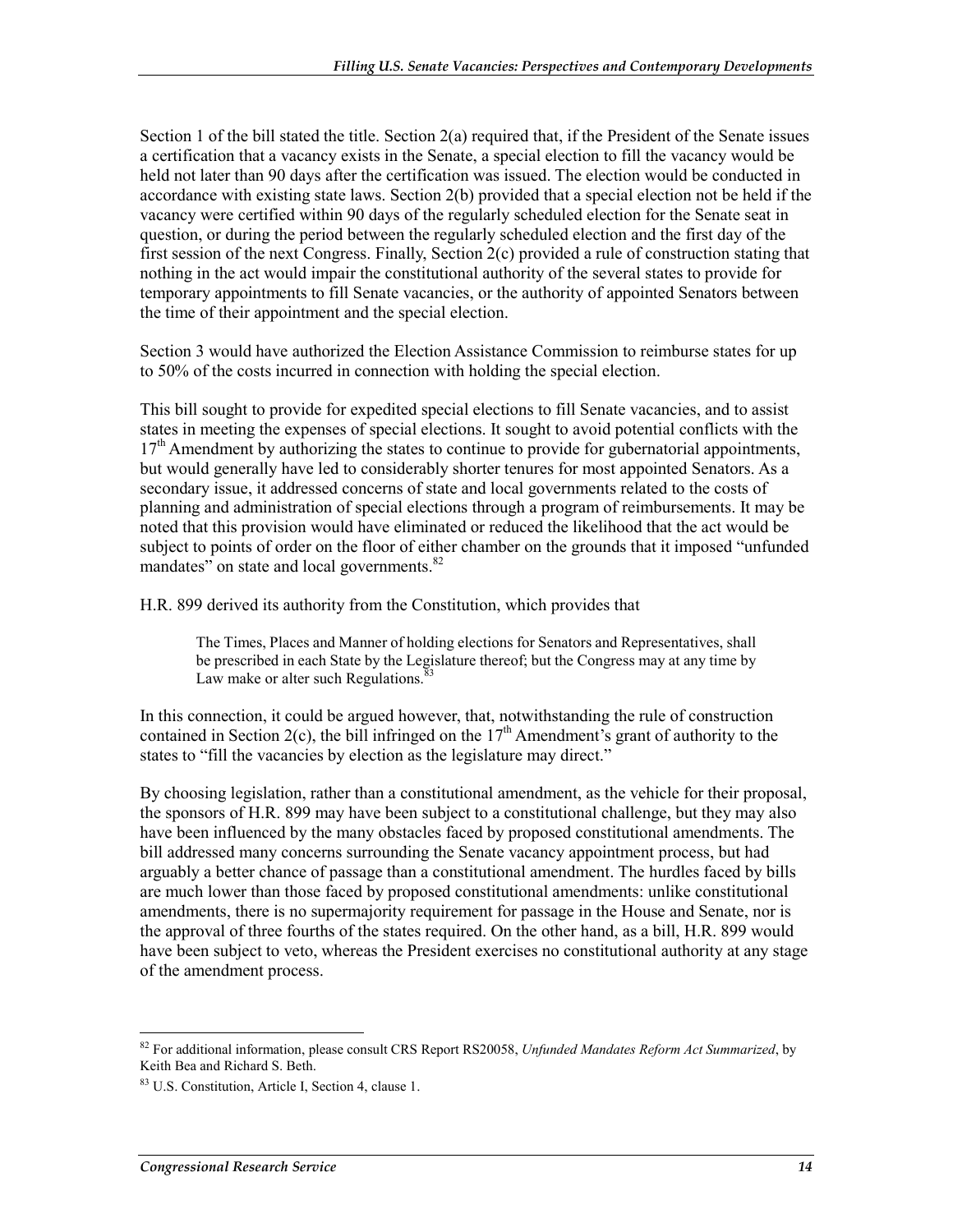H.R. 899 was introduced on February 4, 2009, and was referred to the House Committee on House Administration on the same day, but no further action was taken on the bill.

#### **Constitutional Proposals: S.J.Res. 7 and H.J.Res. 21**

These two identical proposals sought to amend the Constitution to eliminate the states' authority to provide for temporary appointments to fill Senate vacancies. S.J.Res. 7 was introduced by Senator Russell D. Feingold on January 29, 2009, and was referred to the Senate Judiciary Committee, and subsequently to the Subcommittee on the Constitution.<sup>84</sup> H.J.Res. 21 was introduced by Representative David Dreier on February 11, 2009.<sup>85</sup> The resolution was referred to the House Judiciary Committee and subsequently to the Subcommittee on the Constitution, Civil Rights, and Civil Liberties.

Section 1 of S.J.Res. 7 and H.J.Res. 21 required that "no person shall be a Senator from a State unless such person has been elected by the people thereof." The section further directed state governors to issue writs of election to fill Senate vacancies. Section 2 stipulated that "the election or term of any Senator chosen before" the amendment took effect would not be affected.

S.J.Res. 7 and H.J.Res. 21 proposed a fundamental change in the constitutional procedures governing Senate vacancies by completely eliminating the state option to provide for temporary appointments incorporated in the  $17<sup>th</sup>$  Amendment. Proponents of the amendment may have argued that it was a further step in the long march toward more inclusively democratic government in the United States. By extending the voters' right to choose their Senators to special elections when vacancies occur, it could have been described by supporters as falling not only within the tradition of the 17<sup>th</sup> Amendment, but in the same progression as the 15<sup>th</sup>, 19<sup>th</sup>, 23<sup>rd</sup>, 24<sup>th</sup> and  $26<sup>th</sup>$  Amendments, all of which extended the people's right to vote. As one of the sponsors noted, the amendment did not question the integrity or ability of any appointed Senators, but rather, recognized the fact that "those who want to be a U.S. Senator should have to make their case to the people.... And the voters should choose them in the time-honored way that they choose the rest of the Congress of the United States."<sup>86</sup>

Opponents might have responded with the argument attributed to Viscount Falkland, that "where it is not necessary to change, it is necessary not to change,<sup>387</sup> particularly in the case of the Constitution. The  $17<sup>th</sup>$  Amendment provision for temporary Senate appointments, they might have noted, has, with few exceptions, served the nation well for nearly a century. In this connection, they might further have characterized the proposed amendment as an overreaction to a situation that was almost without precedent, was unlikely to be repeated any time soon, and could resolve itself in 20 months or less, which it ultimately did. They might also have raised the issue of costs imposed on the states by special Senate elections. In even the least populous ones, they would be significant, but in states such as California, they would place a substantial financial strain on

<sup>84</sup> Senators Mark Begich, Richard Durbin and John McCain joined as cosponsors.

<sup>&</sup>lt;sup>85</sup> Representative John Conyers, Jr., Chairman of the House Committee on the Judiciary, and Representatives Bob Filner, Virginia Foxx, Elton Gallegly, Donald A. Manzullo, Pedro R Pierluisi, James F. Sensenbrenner, Jr., and Lamar Smith joined as cosponsors.

<sup>86</sup> Sen. Russell Feingold, Remarks in the Senate, *Congressional Record*, daily edition, vol. 155 (January 29, 2009), p. S 1068.

<sup>87</sup> *Respectfully Quoted: A Dictionary of Quotations Requested from the Congressional Research Service*, Suzy Platt, ed. (Washington: Library of Congress, 1989), p. 38.